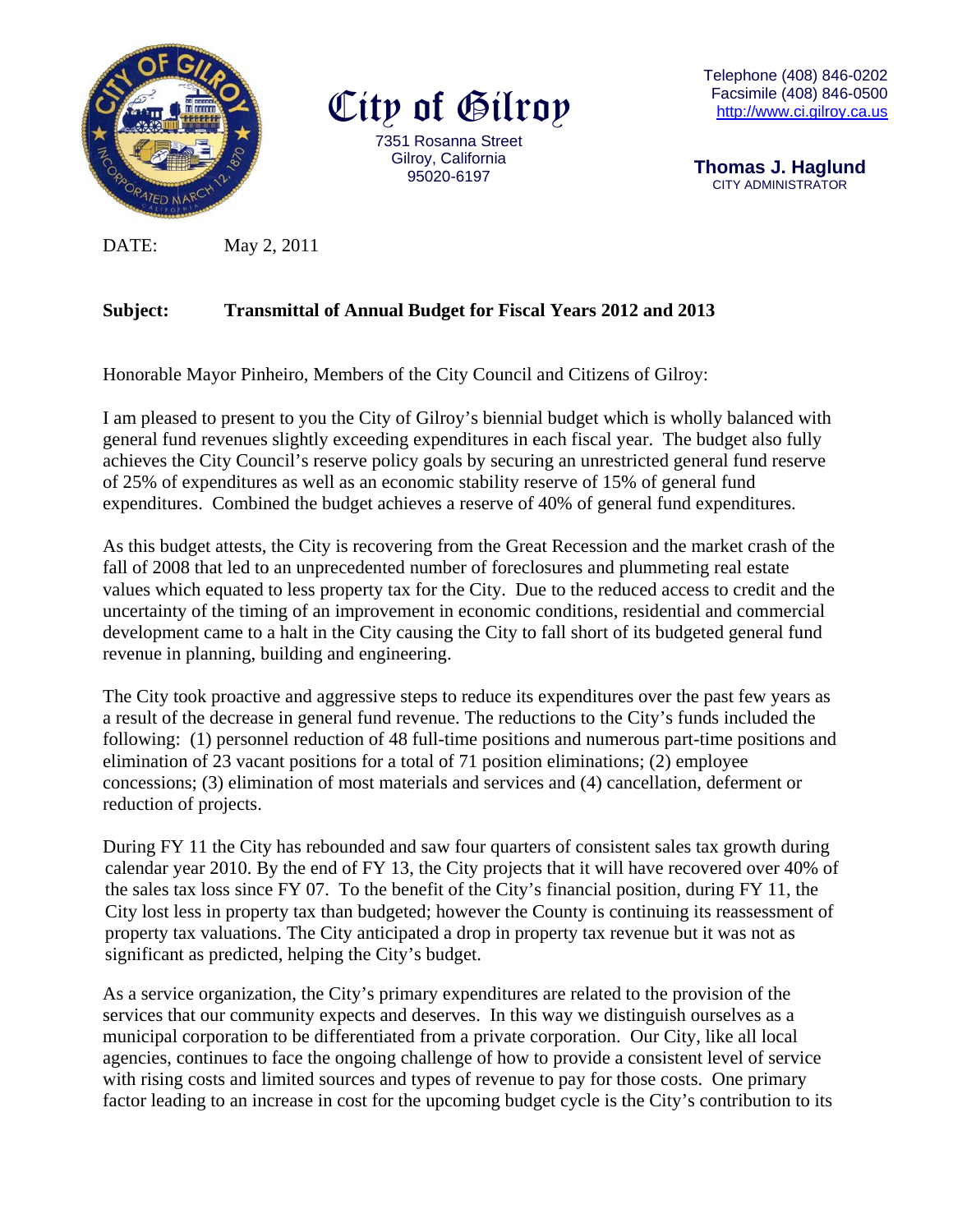retirement system, Public Employees' Retirement System (PERS). The City has made significant cost reductions in PERS as a result of employee concession agreements, including the public safety units taking on the employee portion of their retirement cost, consistent with the other employee unit contributions that have occurred since 2002 (miscellaneous/supervisory units, managers and department heads). The City has made great efforts to limit its long term exposure to increased payroll and benefits costs that have been underway since the early part of this new century. The City does nonetheless, pay increased employer contributions to PERS as a result of the previous economic collapse. Since 2010, PERS has earned double digit investment gains, but continues to recover from its significant investments losses during the national economic collapse.

In FY 08 the City began a tremendous reevaluation of its month to month and year to year budget management. The city has exceeded its budget savings goals and has diligently managed each of its cost centers. By limiting expenditures to necessary items, the City has been able to provide a consistent level of services to the community in a financially sustainable manner. This allowed the City to limit its deficit in economically challenging years and accrue a surplus savings in better years that can be carried forward to the next operating year.

The City has been successful in obtaining numerous grants to assist with both operations and capital projects. The amount of the American Recovery and Reinvestment Act (ARRA) or stimulus funds awarded to the City of Gilroy in recent years totaled approximately \$2.3 million, consisting primarily of the COPS grant (\$1.2 million) and the stimulus sidewalk grants (\$600K). The COPS grant provides for the hiring of 3 positions for 3 years. Other grants awarded in recent years totaled approximately \$18.8 million primarily for capital projects (trails and other improvements), home loan and housing assistance, as well as fire and other police personnel support. The SAFER (Staffing for Adequate Fire and Emergency Response) grant awarded the City with funding for six fire personnel, totaling up to \$2.3 million.

The improvement in the City's general fund revenue aligns with the contractual end to furloughs effective July 1, 2011, which will reinstate City Hall hours to Monday through Friday of each week. While the impact to the community of the City Hall closures was temporary and generally minimal, the expanded hours will be beneficial for the citizens and for the business generated by residential and commercial development.

California's and the nation's economy are also in the process of rebounding. The State is working on its budget for the upcoming fiscal year, determining how to approach its shortfall. The passage of Proposition 22, as further discussed below, provides for added protection for revenues at the local level. The State is severely limited in what it can do to raid local revenues. In January, California's jobless rate was 12.4% and the February non-seasonally adjusted unemployment rate in Santa Clara County was 10.3%. The Bay Area's general economy is expected to recover quicker than other regions as a result of its high-tech and electronics industries.

At the Federal level, for all of last year, the economy grew 2.8% percent, the most in five years. The recent Federal Reserve's survey of economic conditions noted that hiring was firming and business in most regions planned to increase hiring. Retailers across all regions experienced better-than-expected sales after a strong holiday shopping season, and factories boosted production, with demand growing for cars and high-tech equipment. In addition, businesses said they no longer fear there will be a double-dip recession. Construction spending at the federal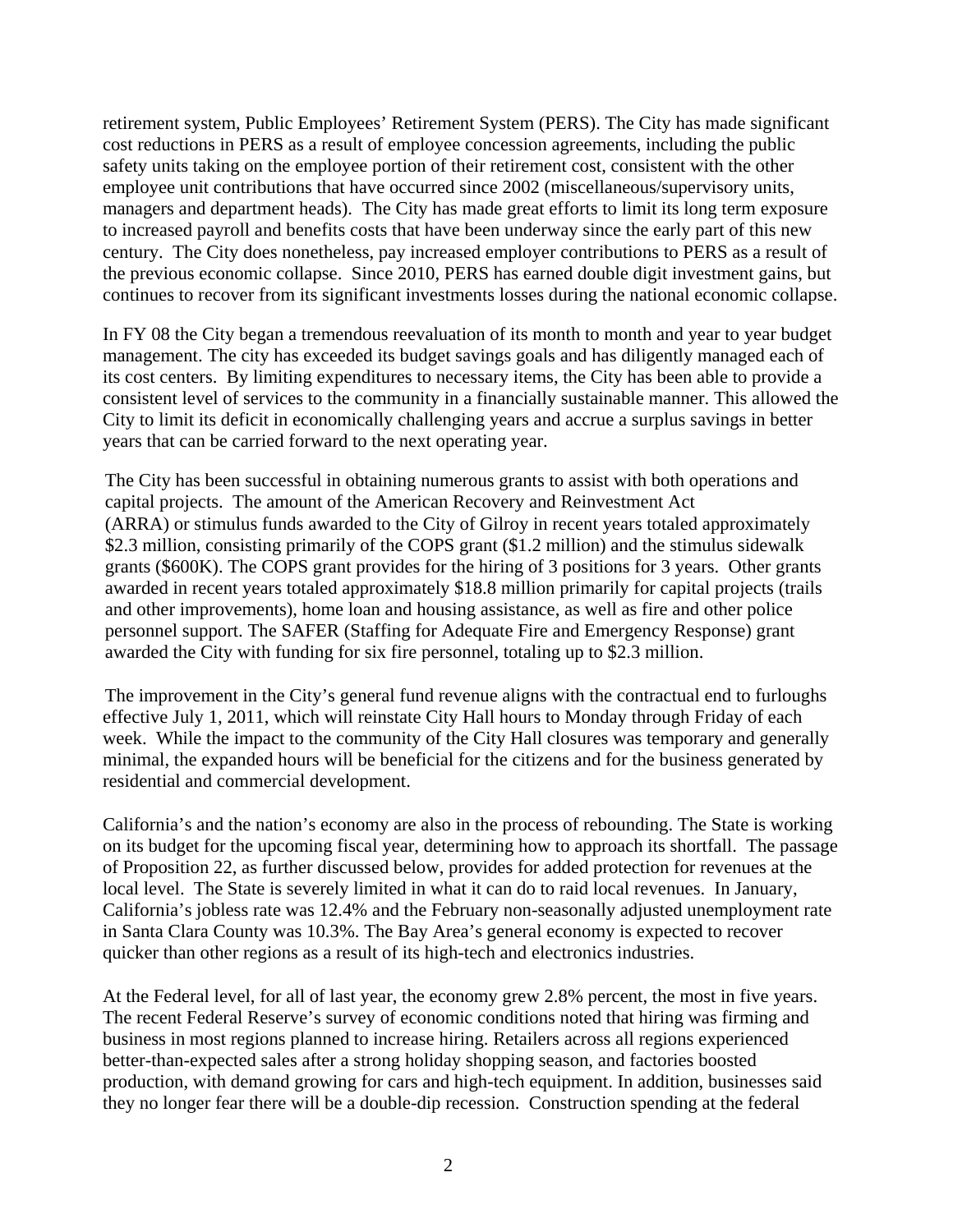level fell and unemployment remains high. However, the Federal Reserve's view is that the "economic recovery is on firmer footing and the jobs market is improving gradually."

### **Operating Budget Summary**

Attached you will find the proposed budget for Fiscal Years 2012 and 2013 (FY 12 and FY 13) containing budgeted operational revenues and expenditures for each of the City's funds. The total combined budget for FY 12 and FY 13 is \$112.9 million and \$85.1 million, respectively. These overall budget totals include a general fund budget in FY 12 of \$37.2 million, representing an increase of 10.1% over FY 11. The FY 13 general fund budget of \$37.6 million, represents an increase of 1.0% over FY 12.

# **Capital Improvement Budget Summary**

The CIB provides the roadmap of programs and projects to be undertaken in Gilroy over the coming 6 year period and provides the statutory projection of capital projects for the biennial budget period. The upcoming capital expenditures are minimal and the City is only moving forward with grant-funded or mandatory projects. The CIB has been reviewed by the Planning Commission and was recommended for approval to the City Council on April 7, 2011.

# **South County Regional Water Authority (SCRWA)**

Also included in the Council's packet is the SCRWA budget. The SCRWA is a joint powers authority of the cities of Gilroy and Morgan Hill. Formed in 1992 the Authority serves both cities treating approximately 2.4 - 2.6 billion gallons of wastewater and producing 600-650 million gallons of recycled wastewater each year for use in landscaping, agricultural, industrial and other applications. The budget represents the operating and capital requirements of SCRWA for FY 12 and FY 13. The SCRWA Board reviewed the proposed budget on April 12, 2011 and will consider it for adoption on May 10, 2011.

### **Two Year (Biennial) Budget**

This two year budget offers the City Council the ability to provide for more systematic long range planning over the budget term, achieve efficiencies in the second year of the budget by relieving staff of the budget preparation process to instead focus on validation efforts for the second year of the budget and other worthwhile projects. The two year budget also demonstrates a commitment to operate the City over the long term with the goal of mitigating deficit spending to the greatest extent possible while genuinely pursuing a balanced budget.

Included in the budget are programmatic details including each division's primary goals and objectives with performance and benchmarking measures that help in defining both the scope of operations of the City, but also measuring performance in pursuit of efficiencies and discovery of new and improved methods of operation. The budget document highlights the goals and objectives of the City's divisions including an identification of productivity and benchmarking measures that will test the performance of operations and serve as a guide for future decisions relative to the City's operational and capital needs. Included in the goals and objectives developed for the coming years are efforts to address the City Council's top priorities which are: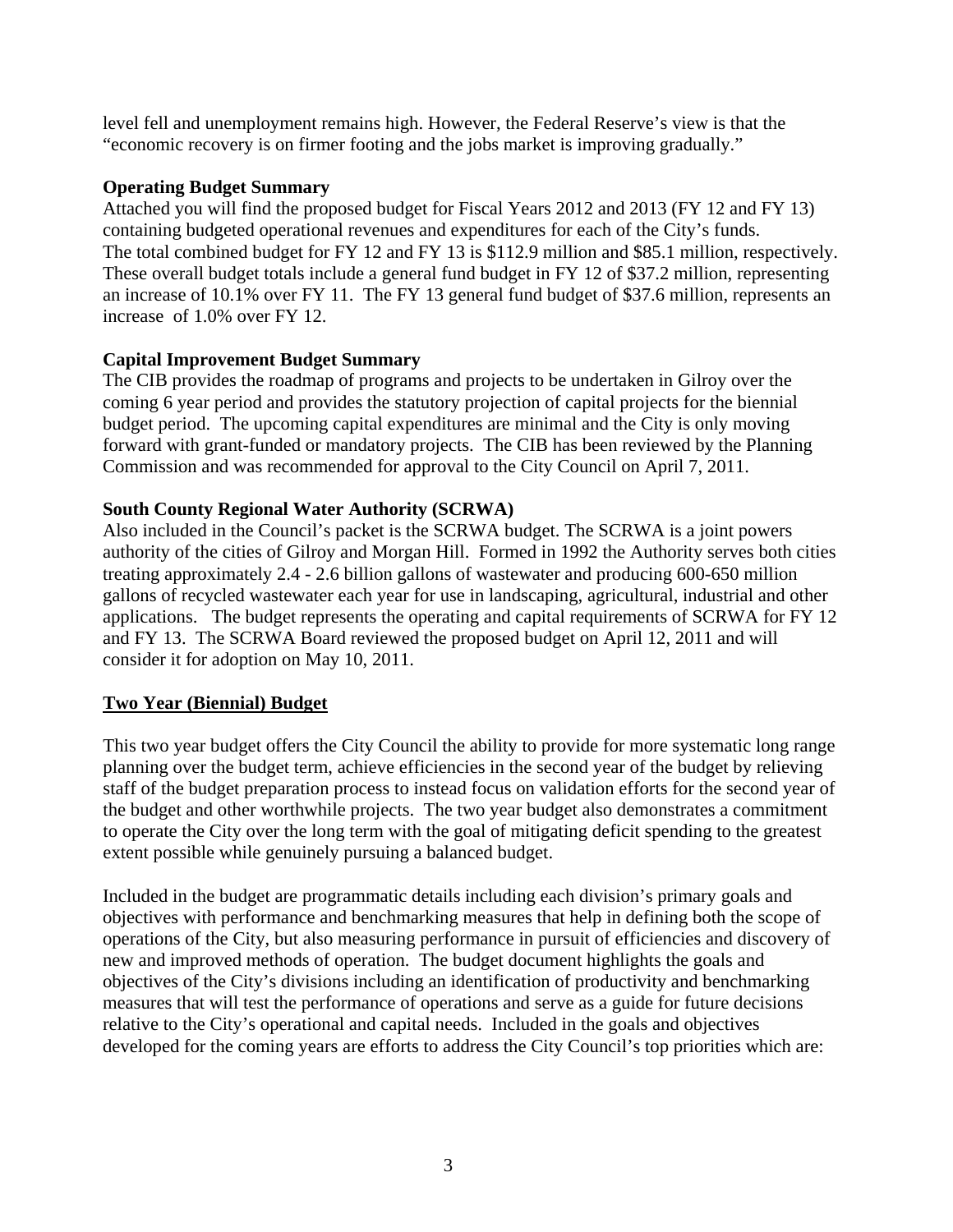- 1. Provide for public safety through crime prevention, enforcement of laws and life safety services
- 2. Offer recreation for citizens to celebrate life and community through people, parks and programs
- 3. Provide quality city services including community development, public works, water and sewer services, finance and administration efficiently for the benefit of the community
- 4. Maintain sustainable financial structure and promote economic development
- 5. Ensure building safety and preservation through enforcement of regulations and modern building standards
- 6. Serve as a model of environmental stewardship
- 7. Provide transparency in City's operations through open governance

Below is a summary of each of the significant funds that account for the City's operational revenues and expenditures.

### **GENERAL FUND**

The General Fund accounts for all resources except for those where a separate fund is necessary for legal or administrative purposes. This fund includes the City's general purpose services that relate to public safety, community services, community development, finance and administration.

### **General Fund Balance**

Summary of General Fund (100) projections for FY 12 and FY 13:

|                                      | <b>FY 12</b>   | <b>FY 13</b> |
|--------------------------------------|----------------|--------------|
| Revenues                             | 37,198,923     | 37,442,609   |
| <b>Accumulated Annual Savings</b>    | 427,981        | 427,981      |
| <b>Expenditures</b>                  | (37, 247, 631) | (37,622,773) |
| <b>Operating Income</b>              | 379,273        | 247,817      |
|                                      |                |              |
| <b>Beginning Fund Balance</b>        | 21,353,959     | 20,505,251   |
| Less Accumulated Annual Savings      | (427,981)      | (427,981)    |
| Less Reserves for Capital Outlay     | (800,000)      | (800,000)    |
| <b>Beginning Fund Balance</b>        | 20,125,978     | 19,277,270   |
|                                      |                |              |
| Projected Ending Fund Balance        | 20,505,251     | 19,525,087   |
| <b>Economic Stability Reserve</b>    | 5,587,145      | 5,643,416    |
| Minimum General Fund Reserve         | 9,311,908      | 9,405,693    |
| Remainding Unrestricted Fund Balance | 5,606,199      | 4,475,978    |
|                                      |                |              |

### **General Fund Reserves**

In May 2010, City Council adopted a new general fund reserve policy of retaining a general fund reserve equal to 25% of annual general fund expenditures, or now approximately \$9.3 million. In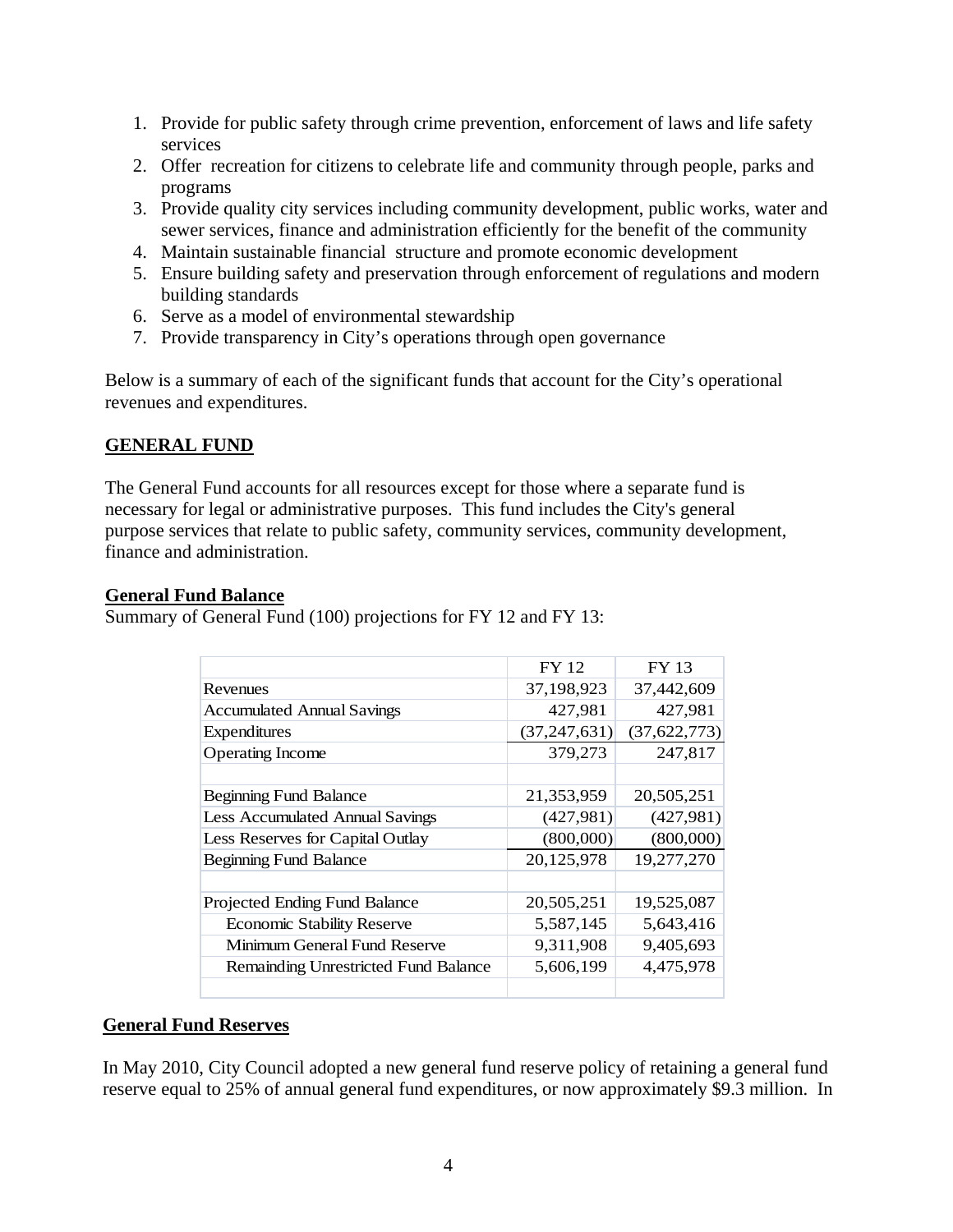addition, Council adopted the establishment of a separate economic stability reserve that is used only for limited purposes, at 15% of general fund expenditures, or now approximately \$5.5 million. The City also retains a remainder unrestricted fund balance of approximately \$5.9 million, or approximately 40% in addition to the general fund reserve accounts.

The City's general fund balance is substantial and the City continues to meet and exceed its minimum general fund reserve levels (25% general fund reserve and 15% economic stability reserve).The City's minimum reserve is established a 25% of annual general fund expenditures. The City can consider establishing a minimum reserve based on dollar value. This dollar value threshold would be relevant if the City's general fund expenditures reduced over time and the calculated minimum percentage led to a decrease in the minimum reserve (for example \$30 million in annual general fund expenditures would only require a \$7.5 million general fund reserve rather than the \$9.3 million reserve for FY 12).

As the City has more than the required level of reserves, \$1.2 million in each of FY 12 and FY 13, from the unrestricted fund balance or accumulated annual savings, will be used for capital outlay reserve, economic incentives and to provide a hedge against any unanticipated revenue or expense fluctuations in FY 12 and 13. This total amount of approximately \$2.5 million represents the surplus, or accumulated annual savings, from FY 10. In the prior year, economic incentives transfers from the general fund to the impact funds and funding the replacement reserves for its Fleet, Equipment Outlay and Information Technology funds were deferred. In FY 12 and FY 13 such transfers will recommence to make the impact funds whole for the previously granted incentives and to build capital reserves for future projects.

# **General Fund Revenues**

The primary revenues in the general fund include sales tax, property tax, utility users' taxes, charges for services, franchise fees and licenses and permits. Of these revenues, sales tax and property tax were the most adversely impacted by the economic downturn but began rebounding in FY 11. Below is a breakdown of the City's general fund revenues, as well each tax source within the general fund.

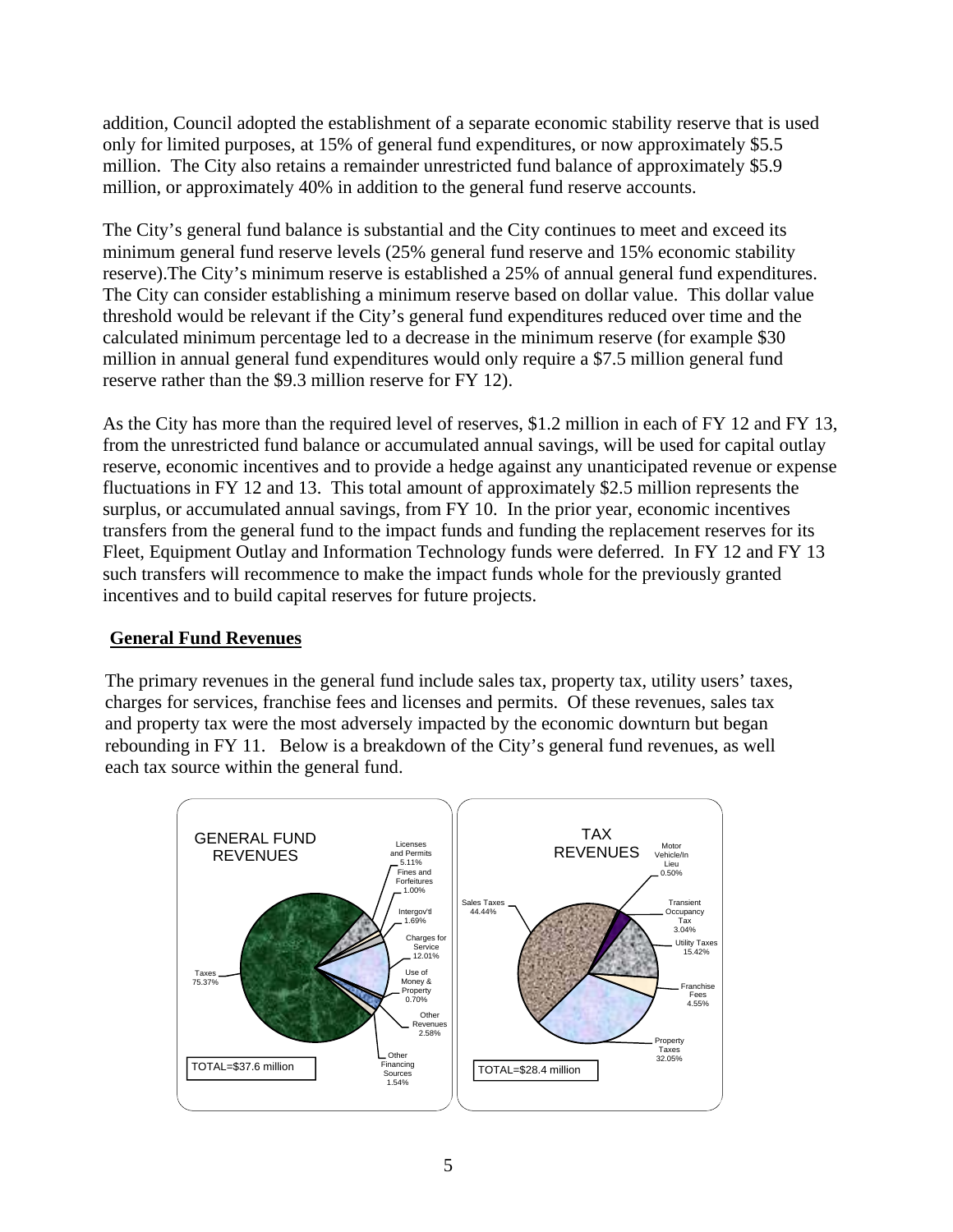### Sales Tax

Sales tax receipts for FY 12 are anticipated to total \$12.6 million, up from FY 10 actual receipts of \$11.5 million and an updated projection for FY 11 of \$12.2 million. Actual sales tax receipts in FY 1991 through FY 2010, as well as projections for FY 2011 through 2013 are adjacent.

The favorable FY 10 sales tax receipts compared to budget receipts indicated glimmers of increased consumer confidence that is continuing into FY 11 and



will continue into FY 12 and FY 13. In April 2011, the City received the results of sales tax receipts for the quarter ended December 31, 2010. The sales tax receipts were 7.4% higher than the same quarter of the prior year as compared to the state-wide average of 1.9%. Gilroy's results indicate the City's favorable economic rebound as a result of its strong sales tax base.

Gilroy's sales tax figures infer that the City's strong retail base as a regional destination for shopping has survived the recession. Indeed, Gilroy has successfully positioned itself as a regional draw for retail shopping and as a sales tax "capture" community in that the City's sales tax receipts are more than 260% per capita. The chart below demonstrates the strength of Gilroy's sales tax capture. Percent of Potential Sales Tax: Less than 100% indicates leakage and more than 100% indicates capture based on disposable income in Santa Clara County.



Percent of Potential Sales Tax

Source: Muni Services 2011, 4<sup>th</sup> Quarter 2010 Results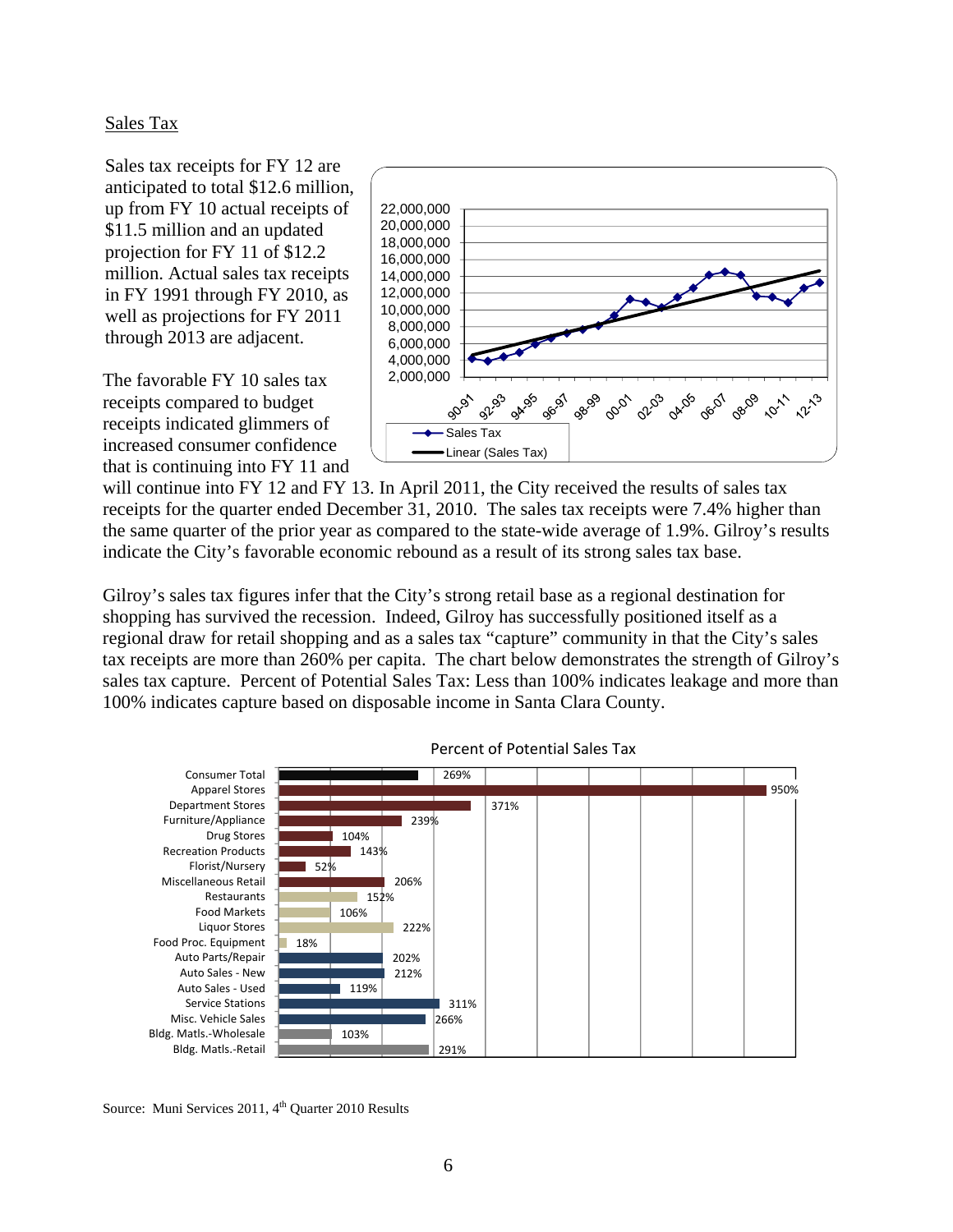Actual sales tax receipts are received in arrears of the recently concluded quarter. The largest gains for the City of Gilroy included light industry and apparel stores. The largest declines were in business services and wholesale building materials. While service station sales are driving current growth in local sales tax, the industry's ongoing volatility will continue to affect local sales tax fluctuations. The City anticipates receiving the reconciliation for the sales tax receipts for the quarter ended March 31, 2011 in July 2011.

The City works closely with MuniServices in analyzing historical sales tax data and projecting future tax revenue. For California as a whole, MuniServices expects general retail to grow between 3.5% and 4.5% through FY 2015. While service station sales are driving current growth in local sales tax, the industry's ongoing volatility will continue to affect local sales tax fluctuations. Construction will continue its drop during FY 2011 by 5.0 to 10.0% before growing by 2.5% per year through FY 2013 and eventually rebounding through FY 2015. Food products, which include restaurants and supermarkets, should grow with core CPI of 2.4% per year with price pressures upward of 3.5% into FY 2014 and FY 2015. Auto sales will remain flat during the first half of FY 2011 until pent up demand causes buyers, who will be seeking lower-priced vehicles, to increase purchases during FY 2012 and 2013 by 3.0% to 5.0%. County Pool receipts will follow the auto sales trends as third-party vehicle sales resume along with overall car sales volume. The above assumptions are built into the City's sales tax and are adjusted for any new or departing business and any Gilroy specific factors.

### Property Tax

Growth in real estate development benefited the City previously by leading to a rapidly increasing assessed property tax valuation, which fell over the last few years as a result of the deteriorated national economic conditions that have contributed to a significant decline in development. For the 2009-2010 and 2010-2011 assessment rolls there were 3,505 and 4,944 properties, respectively, in Gilroy with temporary declines. This represented an assessed value decline of \$863.5 million and \$1.1 billion, respectively. Much of this was a result of the County proactively reducing property values. These temporary declines in values represented a reduction of

approximately \$864K and \$1.1 million, respectively, to the City's property tax revenue in FY 10 and FY 11. However, in FY 11, the City is seeing a slight increase in receipts and anticipates slight growth in the next two years. The projected property tax revenue for FY 12 and FY 13 of \$9.1 million and \$9.2 million respectively, is consistent with FY 11 budgeted revenue of \$9.0 million. Actual property tax receipts in FY 1991 through FY 2010, as well as projections for FY 2011 through FY 2013 are shown adjacent. 1,000,000

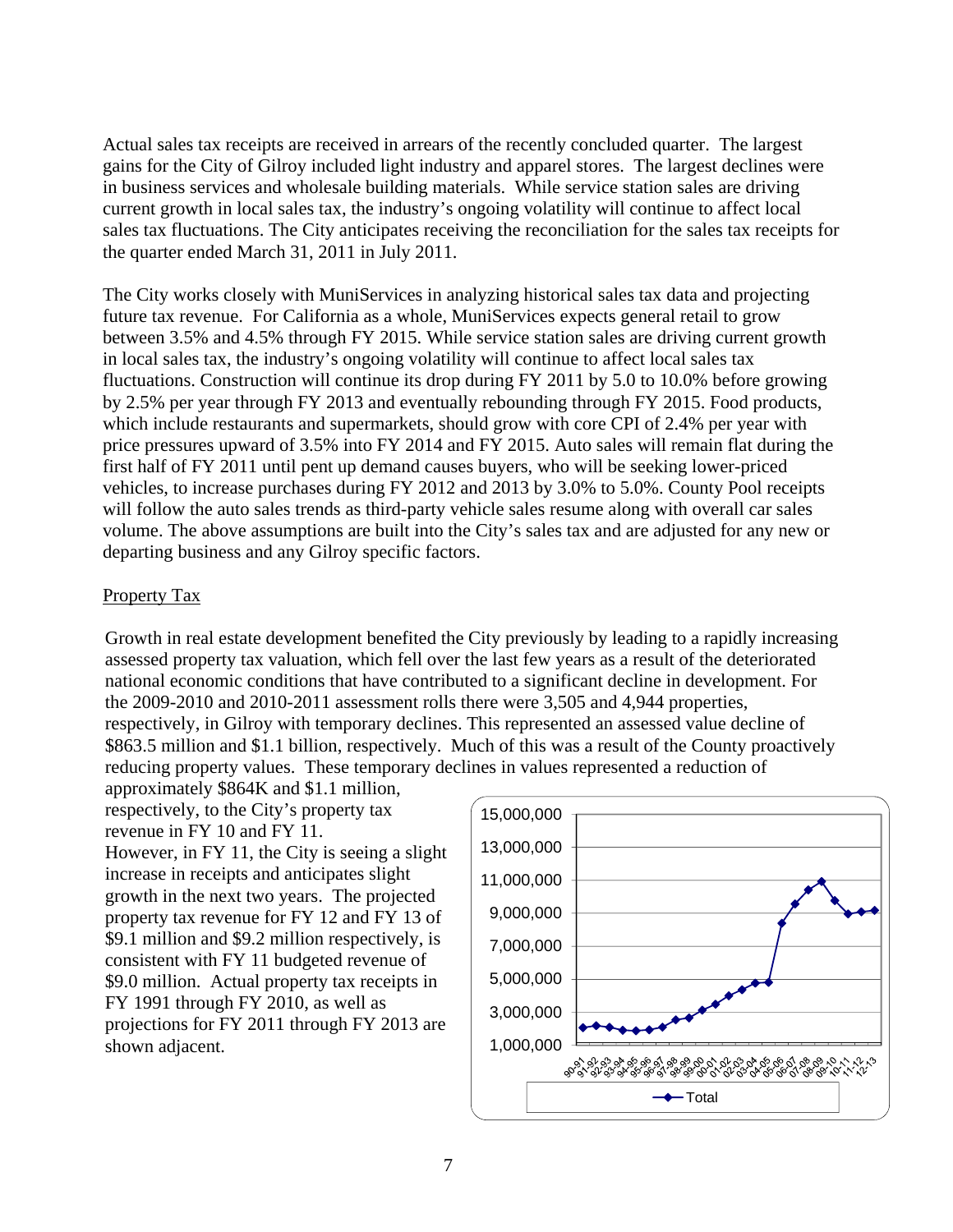On February 1, 2011 the Santa Clara County Assessor's Office informed local jurisdictions that the California Consumer Price Index (CCPI) that will be applied to property values for the 2011/2012 roll is 0.753%. This is an indication that overall property values are projected to increase slightly in the upcoming fiscal year. The CCPI for the 2010/2011 roll was (0.237) %; this was the first time that the CCPI was negative. Proposition 13 provides that the assessed value of all real property cannot increase by more than two percent annually, unless there is a change of ownership or new construction. Since Proposition 13 passed by the voters in 1978, the CCPI has exceeded the two percent limit in all but six years.

In November 2010, Proposition 22 passed in California. This proposition reduces the State's authority over property taxes and any redistribution or use by the State during financial hardship. Also, Vehicle License fees cannot be used to reimburse local governments for new programs. As a result, the State is messaging that more money will be available to local governments for transportation and redevelopment programs. The resulting impact should be better known after the adoption of the State's FY 12 budget.

### Utility Users' Tax

The City receives utility users' tax from several sources: PG&E, steam, gas and electric, phone, wireless phone and cable television. The City's budgeted utility users' tax for FY 12 and FY 13 of \$4.4 million and \$4.5 million, respectively, is down from the FY 11 budget of \$4.7 million. During the past few years, actual receipts have been lower than budgeted as a result of lower utility rates primarily attributable to a fall in natural gas prices.

### Building, Engineering and Planning Fees

During FY 11, the City had unanticipated development and saw a corresponding increase in fee revenue. Building, engineering, planning and hazmat fees budgeted for FY 12 and FY 13 are \$3.9 million in each of FY 12 and FY 13, up from FY 11 budget of \$1.4 million and revenue through March 31, 2011 of \$1.7 million. The Community Development and Public Works Departments conducted extensive surveys of anticipated developer activity and compared this data against approved projects in establishing the revenue projections for FY 12 and 13. This data squares with the on-the-ground activities the City is witnessing in various sectors of the City. None-theless, the City is taking a cautious and conservative approach to its forecasts for development activity revenue.

### Interest

In FY 12 and FY 13, City funds are anticipated to continue to receive a reduced allocation of interest compared to the past few prior years as a result of the decrease in interest rates and reserves. The City's investment portfolio consists of Federal agency bonds, as well as deposits in LAIF. The daily return on LAIF funds has quickly decreased over the last several months as the Federal government has lowered interest rates. The rate of return on LAIF as of July 1, 2008 was approximately 2.86% and the rate of return is currently approximately 0.43%. The City's Federal agency bonds have higher stated interest rates, but many are callable by the issuer. As each of the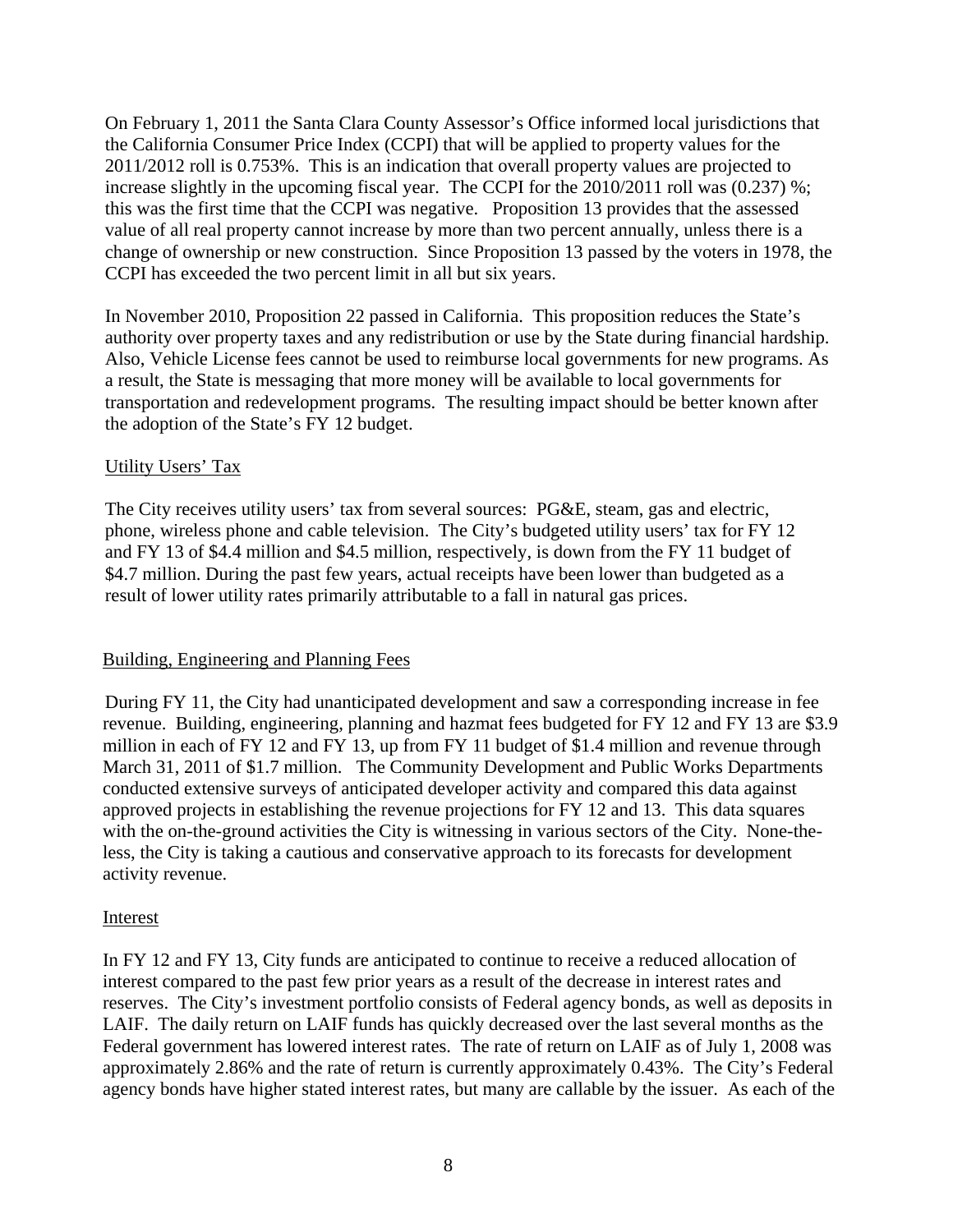call dates approach, the issuers call the bonds as the stated interest rates are much higher than market interest rates. The City generally reinvests the called bonds into replacement bonds.

### Proposition 26

In November 2010, Proposition 26 passed in California. This proposition requires that any changes or additions in local fees be approved by a two-thirds vote and is aimed at fees that are actually disguised taxes. As a result, there are many exemptions to this new measure. This includes exemptions for charges for services or products or privileges that are of benefit or granted directly to the payor, regulatory costs, entrance or use or purchase of government property, fees charged for property development, assessments and any other property related fees (so long as costs are reasonable) as well as any fines, penalties or other monetary charges imposed for code violations, late fees, or violations, ordinances, etc. As a result, there is expected to be little or no impact on the City of Gilroy at this time. If the City determines that an increase is needed to one of its taxes, voter approval would be required.

# State Budget Issues

The City continues to monitor the State's proposals for future budgets and report any impacts; the primary areas that may impact the City are discussed herein. One of the programs that may be reduced is the realignment funding, also known as the Regional Auto Theft Task Force funding currently at \$65K annually. Another area of funding that is at risk to the City is the Citizens Option for Public Safety (COPS)/Supplemental Law Enforcement Services Fund (SLEFS) funding of \$100,000 per year, which currently supplements sworn personnel in the ACT team. In addition, if the there are no booking fees appropriated by the State, the City would have to pay the County of Santa Clara for its bookings into the County jail again. The financial impact of this item is between \$70,000 and \$80,000 per year. The proposed budget adequately anticipates such possibilities and has built-in adequate funding as a hedge against these potential, yet limited, State actions. Fortunately, the wisdom of California voters in passing Proposition 22, and Proposition 1A before it, has greatly reduced the State's ability to inappropriately divert local funding.

# **General Fund Expenditures**

The primary uses of general fund expenditures are personnel-related (salaries and benefits) and materials and services.

One of the primary components of the City's personnel expenditures is the contribution to the City's pension program, PERS. PERS is an agent multiple-employer public employee defined benefit pension plan and provides retirement, disability benefits, and death benefits to plan members and beneficiaries. PERS acts as a common investment and administrative agent for participating public entities within the State of California.

In June 2007, the City completed an analysis of its unfunded pension liability for the Safety and Miscellaneous Plans and calculated the probability of success of pension obligation bonds and determine the optimum size of a bond deal. The estimated actuarial liability for the City's safety units (police and fire) was estimated at \$17.7 million and the actuarial liability for the City's non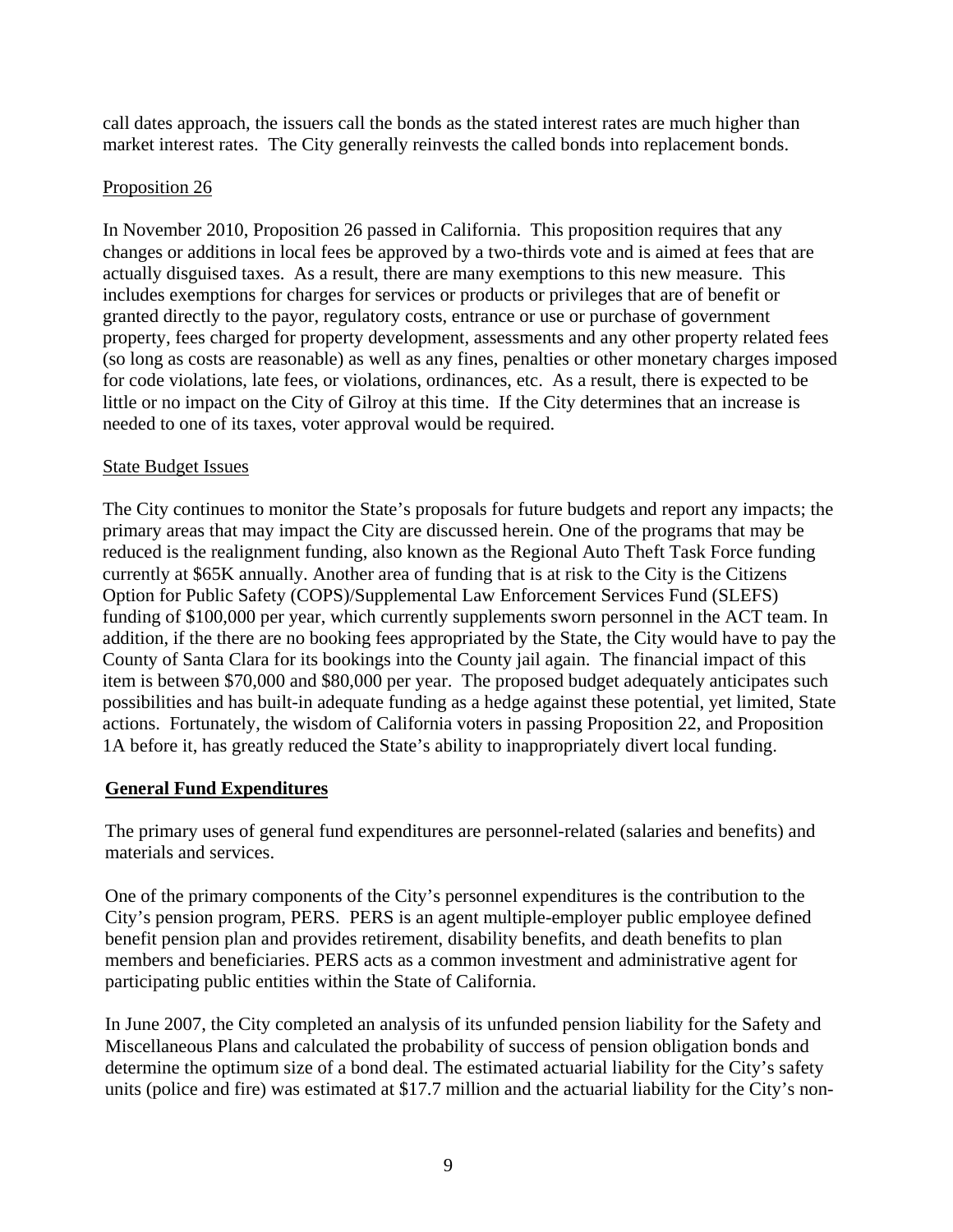safety employees was estimated at \$7.9 million. Due to the projection that the liability would decrease over time and eventually be fully funded, the City decided to not issue pension obligation bonds, but instead commenced a CalPERS Fresh Start for both of its plans to amortize the liability over thirty years. The current liabilities are approximately \$22.7 million for the Safety Plan and \$12.4 million for the Miscellanenous Plan (based on PERS October 2010 actuarial valuation data as of June 30, 2009).

The current PERS employer contribution rate current and the rates for the next two fiscal years are as follows:

| <b>Employee Group</b>    | FY 11 Employer           | FY 12 Employer           | FY 13 Estimated Employer |
|--------------------------|--------------------------|--------------------------|--------------------------|
|                          | <b>Contribution Rate</b> | <b>Contribution Rate</b> | <b>Contribution Rate</b> |
| Safety (Police and Fire) | 25.326%                  | 30.109%                  | 31.3%                    |
| Non-Safety               | 13.04%                   | 17.546%                  | 18.8%                    |
| (miscellaneous ee's)     |                          |                          |                          |

Due to the economic crisis, the assets of PERS were affected. The resulting investment losses are passed on to PERS agencies through increased employer rates. The employer rates were not impacted by the FY 09 investment losses until FY 12. In an effort to ease the financial burden of future rate increases the PERS Board approved a revised rate smoothing policy given the current economic conditions. The policy smoothes the pension fund's losses over a longer period to allow for a recovery and to lessen the impact on public employer rates. The City's unfunded liability has increased as result of the investment losses.



Also impacting the rising cost of providing service is the increasing cost of medical benefits. The budget includes a 5% annual increase cap with employees paying the premium increase cost over that amount. The budgeted expenditures also assume increased gasoline cost over the two-year period. This budget assumes a consistent staffing level from the prior budget cycle, plus the addition of a full-time Planning Manager to meet the needs of the current and projected level of development activity, and the budget also includes the conversion of a recreation supervisor position into two recreation coordinator positions. The recreation positions changes complete the reorganization of these positions.

Below are a highlight of some of certain programs and projects requiring general fund expenditures that are in furtherance of the City Council goals and objectives discussed above.

### Police

The City's Police Department will continue its primary goal of providing law enforcement protection to our citizens. In addition, the department will focus its efforts on developing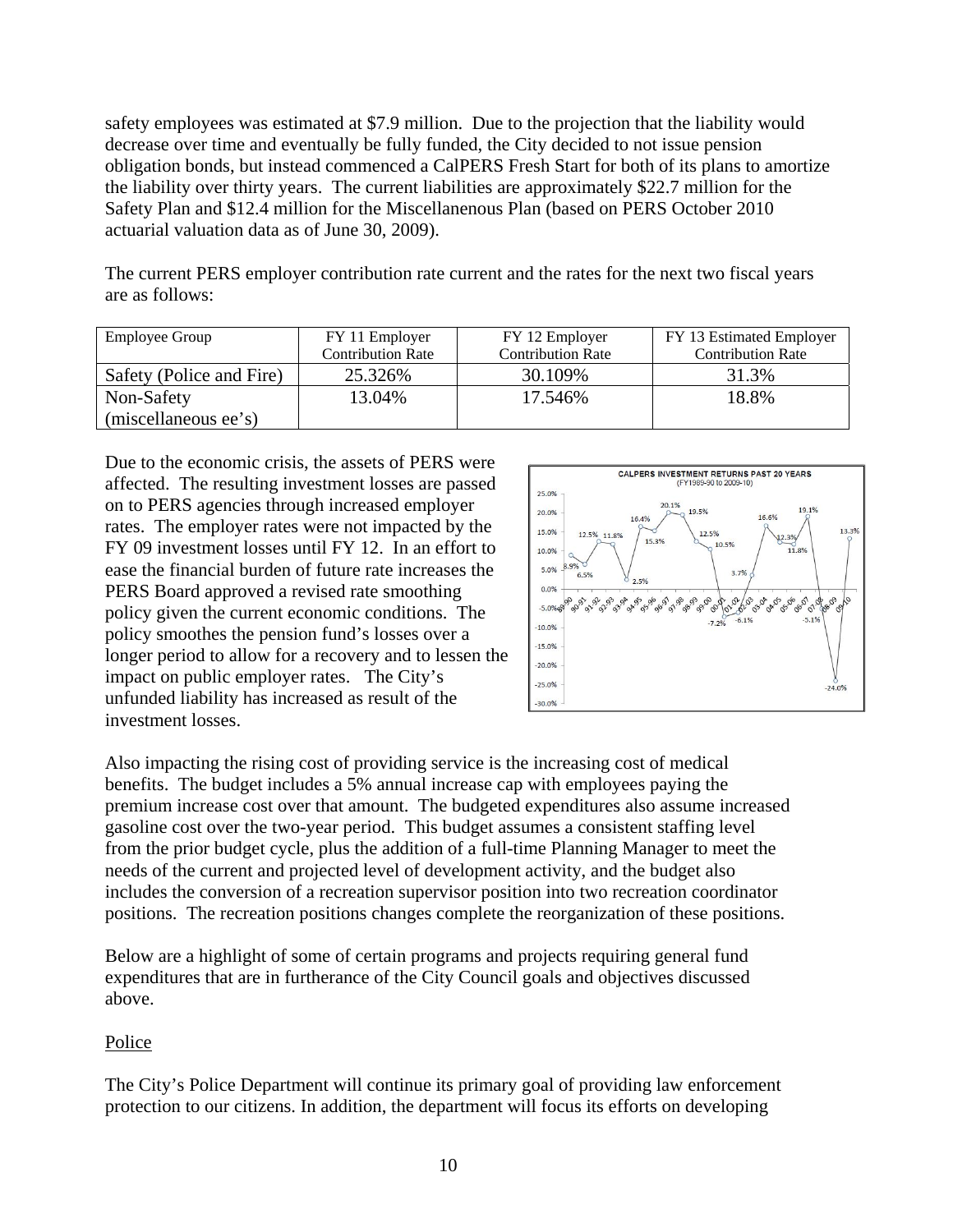anti-graffiti strategies, combating graffiti and addressing homeless issues. Proactive and preventative patrol remain a constant goal of the police department as is responsiveness to calls for service. During the next budget cycle the department will focus in on specific areas of council interest including the reorganization of the City's gang task force and the development of broader gang mitigation strategies. The department, in concert with the Public Works Department, will also direct resources to combat graffiti throughout the community and research potential legislation to require a scrap metal registration process. The Police and Community Development Departments will also help to provide guidance to local homelessness advocates working to establish a broader response to homelessness in the community. These are ongoing workload efforts that have been evident for many years, but that still require our participation.

The Police Department budget includes necessary resources for the department to meet its statutory training regimen for sworn and non-sworn personnel. Training is a hallmark of a professional department and is necessary to ensure that personnel have the tools and techniques necessary for response to the varying incidents encountered in the field. The Police Department continues to participate in region wide task forces developing advanced communication capabilities throughout Santa Clara County and the broader Bay Area. These will include the conversion of the department's analog radio frequency network to federally mandated *narrow banded* digital frequencies. The Police Department will also continue to utilize its crime stats software to actively track and respond to crime incidents throughout the community. The department's crime analytics are updated daily allowing the department to brief each work shift regarding recent types and locations of criminal activity and allowing the department to quickly focus on and react to crime trends as they are occurring.

The Police Department budget also includes the conversion of a sergeant position into a captain position. The budgetary expense is minor, but the impact of this conversion is significant. Since the economic downturn, the Police Department has relied on a command staff of just three personnel, down from an active compliment of four and a planned compliment of five. The department needs at least three captains to effectively manage the span of control of the department and provide the proper support and assistance to field personnel. This change was effected in the second half of FY 11 and remains a part of the new biennial budget. The department's budget also maintains the newly staffed traffic unit. The traffic unit was expanded from one officer to three in FY 11 as a result of the department's successful application for an Office of Traffic Safety (OTS) grant that funded one new traffic officer and the required capital equipment (motorcycle, etc.). The new biennial budget absorbs the cost of that personnel increase after the OTS grant concludes. Additionally, the biennial budget appropriately plans for the continuance of three police officer positions added as a result of the department's successful 2009 federal stimulus grant application. The grant terms require the City to continue the grant funded positions for at least one year after the three year term of the grant. The City's financial picture provides for the ability to continue to fund these positions.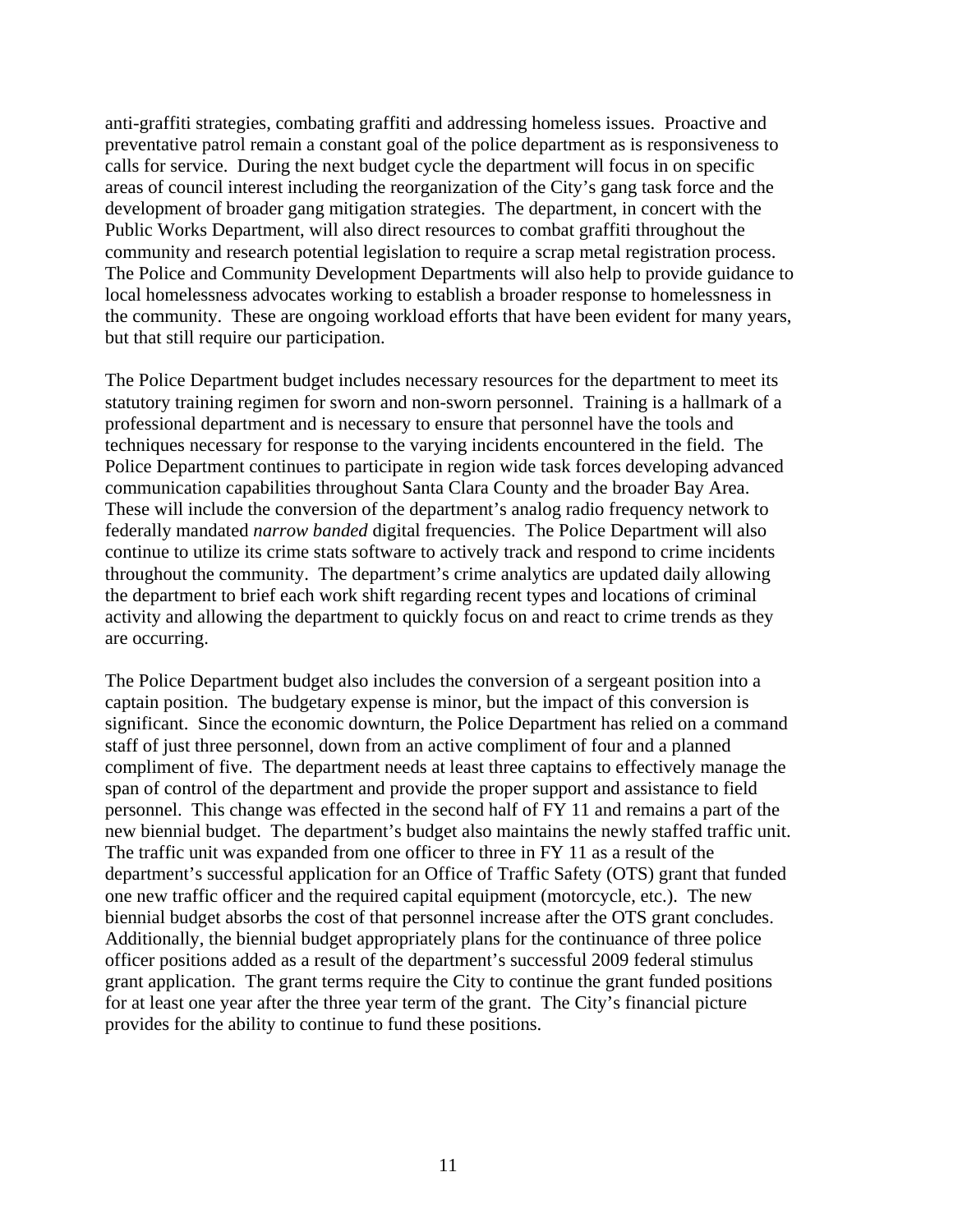### Community Development

The Community Development Department, along with the support of other departments, will prioritize downtown vitality, including exploring an unreinforced masonry (URM) and Façade Financing Program, as well as reviewing the advantages of initiating a National Main Street Program. The City will also develop a streamlined development application process and an economic development strategic plan. The Community Development Department was one of the hardest hit during the economic downturn losing 17 full-time employees. The biennial budget notes the City Council approved changes to the departmental organizational structure in FY 11, in which the engineering division was removed from the Community Development Department and combined with the operations division of the former Community Services Department to recreate the Public Works Department. Under this new structure the Community Development Department consists of the planning; building, life, and environmental safety; housing; and code enforcement divisions. The planning division has consisted of a part-time manager, part-time planner and one full-time planner since March of 2009. Based on increased development activity it is time to hire a full-time planning manager to provide management oversight and workload capacity to the division. The budget includes the reestablishment of this position in the biennial budget. The Community Development Department's various divisions will continue providing planning related services for development applications with the expanded planning manager position, but will also rely on part time planner assistance to stay on top of work load. This is a prudent approach and will provide the management capability to remain flexible and responsive to the desired increase in development activity. The code enforcement division will continue to respond to complaints from the community for enforcement of the City's codes. The department will also continue its efforts to provide hazardous materials inspection services in protection of the South County Regional Wastewater Authority (SCRWA) plant. These inspection services are provided to the cities of Gilroy and Morgan Hill and are paid through the SCRWA.

### Public Works

As noted above, the City realigned the internal organization combining several divisions into a Public Works Department. These actions create a cohesive alignment of similarly situated divisions that work to both design, build and then maintain the City's water, sewer, storm drain, streets, sidewalk, park, landscape, forest and related infrastructure. During the term of the biennial budget the City is focusing resources on the High Speed Rail, including conducting an engagement and planning process for the High Speed Train station, performing reviews of High Speed Rail Authority (HSRA) studies and reports pertaining to Gilroy, making a recommendation regarding the alignment location and continuing its cooperative engagement of Morgan Hill/Gilroy officials with the HSRA. Included in the budget is \$100K and \$75K in FY 12 and FY 13, respectively, of City funded expenditures related to the above. In addition, the City anticipates receiving state, Santa Clara Valley Transportation Authority and federal funding totaling \$475K in FY 12 for station area planning. The Public Works Department substantially prepares and recommends the City's capital budget to the City Council. That budget is discussed later in this message.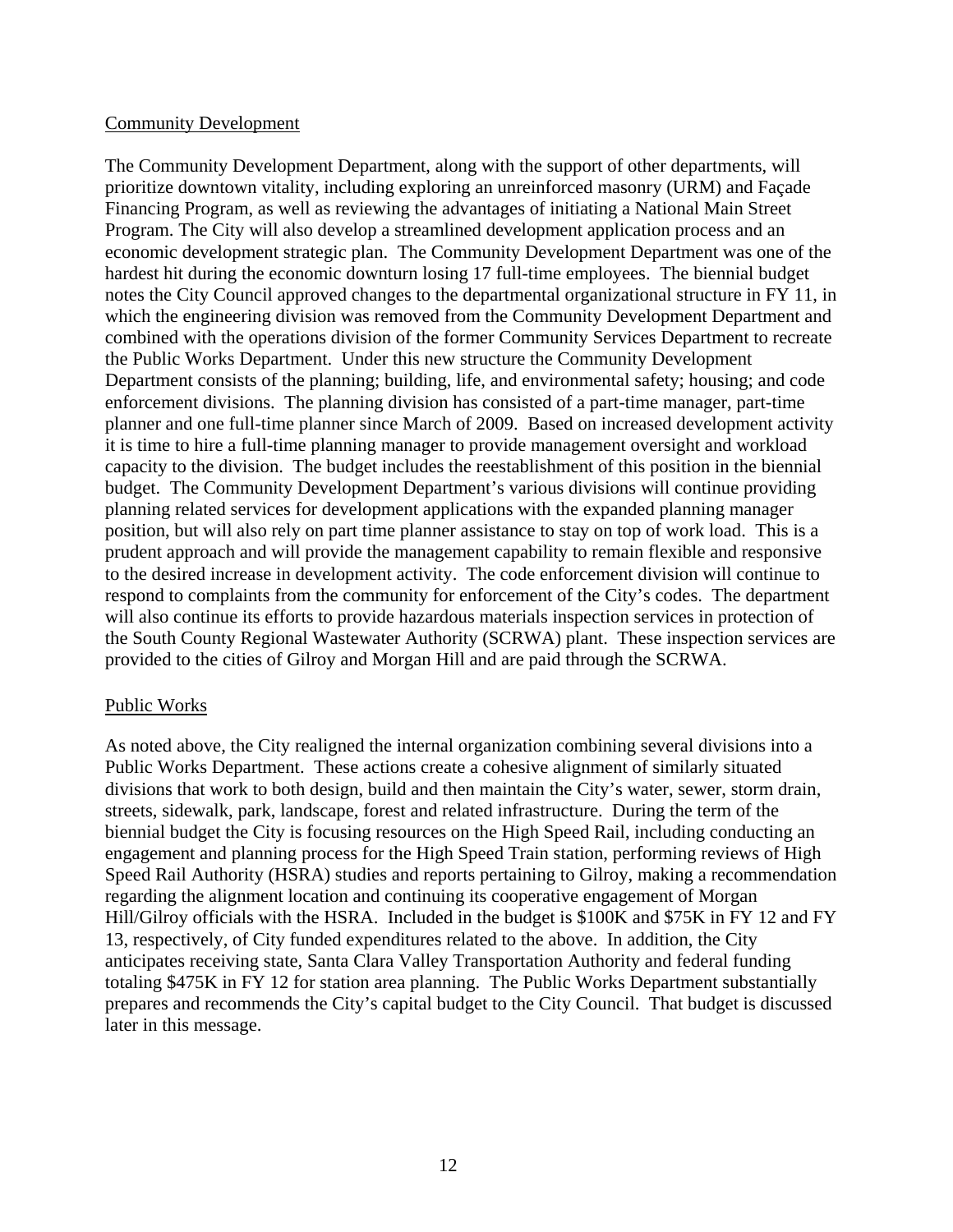### Recreation

The biennial budget envisions the continuation of creative, fun and healthy activities for Gilroy residents. The Recreation Department is separated into its own departmental structure and concentrates on the provision of programs and services to the community. The department will continue to support the City's youth and senior center programming. Additionally, the department embarked on the development of neighborhood based non-traditional recreation programming in FY 11 and will continue those efforts over the next two years. Recreation serves as a central point of our efforts to engage in community building with a focus on extending the reach of our recreation programming in positive ways and on a neighborhood level to enhance the livability of Gilroy. The central notion of community building is to use our combined community resources – those of the City apparatus as well as those of independent organizations – to enhance involvement opportunities for our residents. Doing so creates a stronger community fabric and will assist the community in addressing and solving the less desirable aspects of urban living. Community building is successful if it is approached on a "building block" basis in which the guiding principles of wide spread organizational involvement lead to a progressive, year by year commitment by community partners to become engaged in providing opportunity for resident involvement in defining life activities in our City.

### Fire

The Fire Department serves as the City's emergency management agency establishing the City's coordinated response efforts to emergencies of major significance. The department organizes and conducts monthly training for city-wide personnel responsible for responding to and staffing the City's emergency operations center (EOC). The training is an important step in ensuring preparedness for an eventual City response to a manmade or natural disaster. Federal and State reimbursement for City expense in such instances depends on the proper administration of the EOC functions and actions in an emergency. The department will continue to provide City-wide and inter-jurisdictional training opportunities to prepare City staff for large scale mass casualty events. The Fire Department will also coordinate Gilroy's participation in the citizen emergency response training (CERT) program in which interested residents are recruited to be trained to respond to mass emergency situations. Citizen involvement is an integral part of any community's response to disaster.

The Fire Department also serves as the Santa Clara County-wide integrated first responder to calls for emergency medical services. Santa Clara County policy dictates that fire agencies serve as first responders to medical calls for service prior to arrival of ambulance transportation to area wide hospitals. The biennial budget acknowledges the Fire Department's role in providing life sustaining paramedic services to the Gilroy community. Significant cost reductions have occurred in the Fire Department over the term of the FY 10 and 11 biennial budget. The department secured a two year SAFER grant that funds up to six fire fighters for the two year period, ending December 31, 2012. These positions are not identified to continue at the conclusion of the grant term. Vacancies, if any, in the permanent staffing compliment of the Fire Department will be filled by conversion of the grant funded positions to permanent service in order of hire date. The Fire Department will continue to provide fire inspection services on a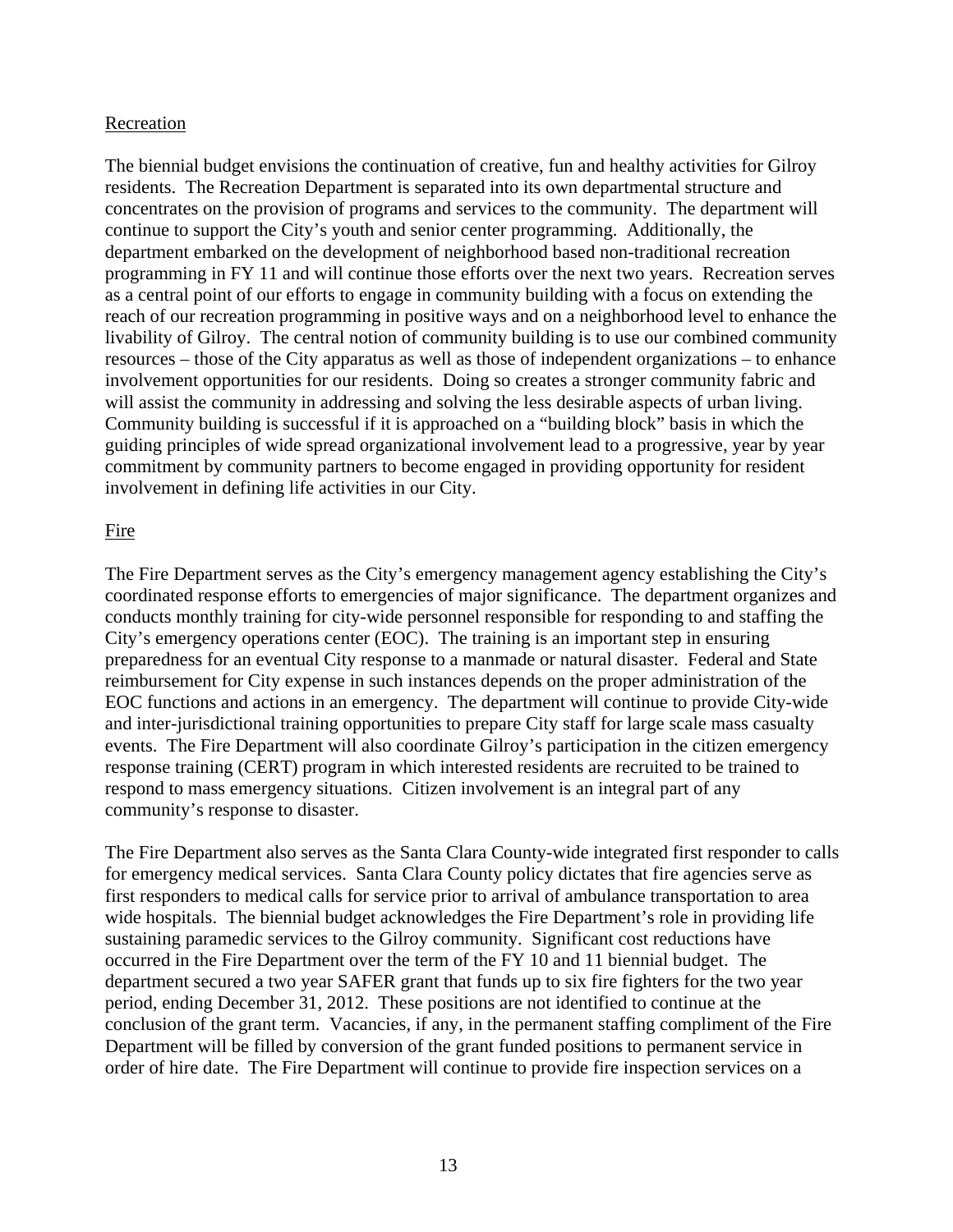multi-year rotating basis. Such inspections serve as a cornerstone measure of fire and loss prevention.

### **Administration**

This section broadly highlights the Finance, Human Resources/Risk Management and Administration Departments. The Finance Department provides accounts receivable, accounts payable, general accounting, purchasing, payroll, utility billing, budget analysis, and capital project financial oversight to the entirety of the City operation. The department also serves as the fiscal agent for the South County Regional Wastewater Authority (SCRWA). In concert with the Public Works Department, Finance will conduct a water and sewer rate study for presentation to the City Council. The planned expansion of the SCRWA to accommodate growth within the context of the existing General Plan will necessitate consideration of a rate structure to support that effort. As a result of the city-wide organizational restructuring the Finance Director took on the administrative oversight of the Information Technology division and managing the City's technological infrastructure.

The Human Resources/Risk Management Department provides services to the City's workforce and oversees risk management efforts for both the workforce and City infrastructure generally. Over the course of the past year as the City's economic situation has improved the department has been busy filling vacancies created in police and fire departments as a result of receipt of federal stimulus grant funding as well as in all departments through the creation of vacancies of the current staffing compliment. Recruitment and retention of employees that are well trained and capable of delivering services to the community is important to the quality and continuity of those services. The Human Resources Department oversees labor relations processes for the City and will begin labor negotiations with various of the City's labor units in each of FY 12 and FY 13. The department also administers the City's safety program ensuring that both facilities and work procedures are safe, effective and employees are well trained. A well trained workforce significantly mitigates against both worker and citizen injury. As a result of the city-wide organizational restructuring the Human Resources/Risk Management Director took on two additional divisions, fleet and facilities, and provides overall administrative direction to those areas of the City's operation managing millions in City assets.

The City Clerk's Office provides services within the organizational structure to the City Council, City Administrator, the various departments, and the general public. The City Clerk's office manages the records archiving of the City and also receives and responds to requests for public records, including the establishment of a master index of City-wide records pursuant to the Gilroy Open Government Ordinance. The clerk serves as the local elections official and consolidates the City's election with the election services provided by the Santa Clara County Registrar of Voters.

The City Administrator's office is responsible for the administrative management of the City operation including the preparation of the biennial budget. The administrator works with the City Council to develop goals and objectives for the organization which are then addressed in this budget document. The City focuses on active economic development efforts in cooperation with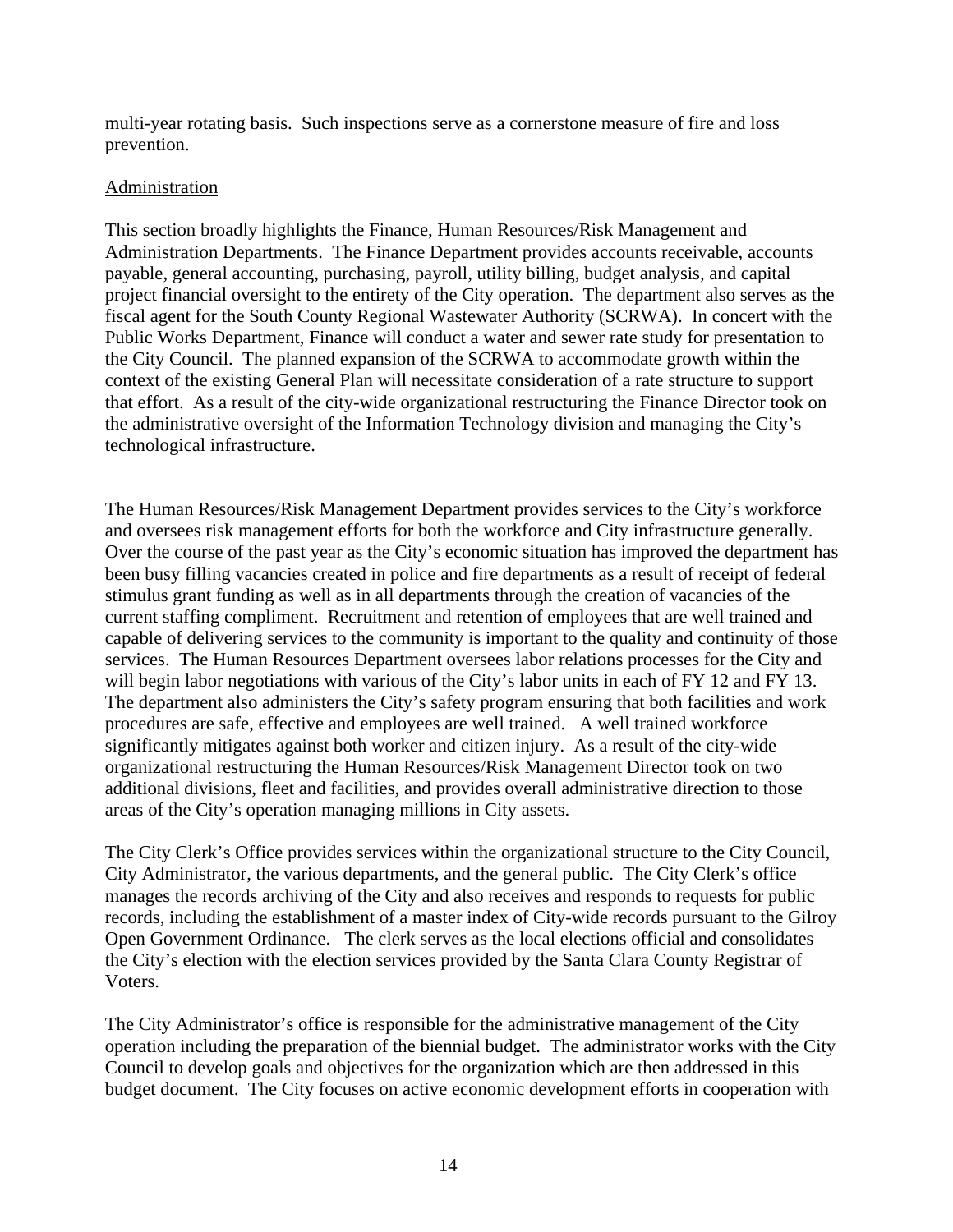local partners to bring increased economic activity and opportunity to the City. The City's public information office coordinates the televised broadcast of City Council meetings, the dissemination of the City's quarterly newsletter to citizens, the development of materials and presentations that provide information relative to and that further the successful implementation of City programs and projects. The budget increases funding to several outside agencies that work with the City. In the previous budget the City contributions to the Gilroy Visitors Bureau (GVB) and Gilroy Economic Development Corporation were reduced by 20% in response to severe economic recession. The proposed budget restores original funding levels to the GVB at \$200,000 in each fiscal year. The proposed budget increases funding to the Gilroy Economic Development Corporation to \$160,000, an increase of \$40,000 (or 33%) beyond the pre-economic downturn contribution of \$120,000.

# **SPECIAL REVENUE FUNDS**

The 200 series of funds are Special Revenue Funds that account for revenue sources that are restricted for specific purposes (other than those resources to be expended solely for the construction of major capital facilities). Below is a discussion of the significant special revenue funds with operational budgeted revenues or expenditures. The capital expenditures for these funds are discussed in the CIB section below.

248- State Block Grant - This is a one-time block grant to acquire equipment and provide education to reduce crime and improve public safety. The City anticipates receiving and spending \$100K in both FY 12 and FY 13 unless the State's budget does not appropriate such funding.

250 - BEGIN Downpayment Assistance Program - The purpose of this program is to assist homebuyers with downpayment assistance consistent with State of California BEGIN program funding guidelines for the purchase of their first home. The City anticipates spending state grant funding of \$1.4 million in FY 12.

252 – Residential Development Loan Program – The purpose of this program is to provide construction loan funding to the South County Housing Alexander Place phase of the Cannery Redevelopment project to encourage the development of affordable housing adjacent to the downtown district to encourage revitalization of the area. The City anticipates lending state grant funding of \$1.5 million in FY 12 possibly twice, assuming repayment of existing outstanding loan funding.

253- Proposition 172 Sales Tax - Funds are received from State sales tax and must be used for public safety activities. In FY 12 and FY 13, \$150K and \$153K, respectively is anticipated to be received.

259- Housing Trust – Funds are used for a variety of housing assistance activities including loans and grants to benefit low income housing. Revenue for each of FY 12 and FY 13 is projected at \$1.0 million and \$1.7 million. Expenditures are projected at \$1.8 million and \$2.0 million for FY 12 and FY 13, respectively.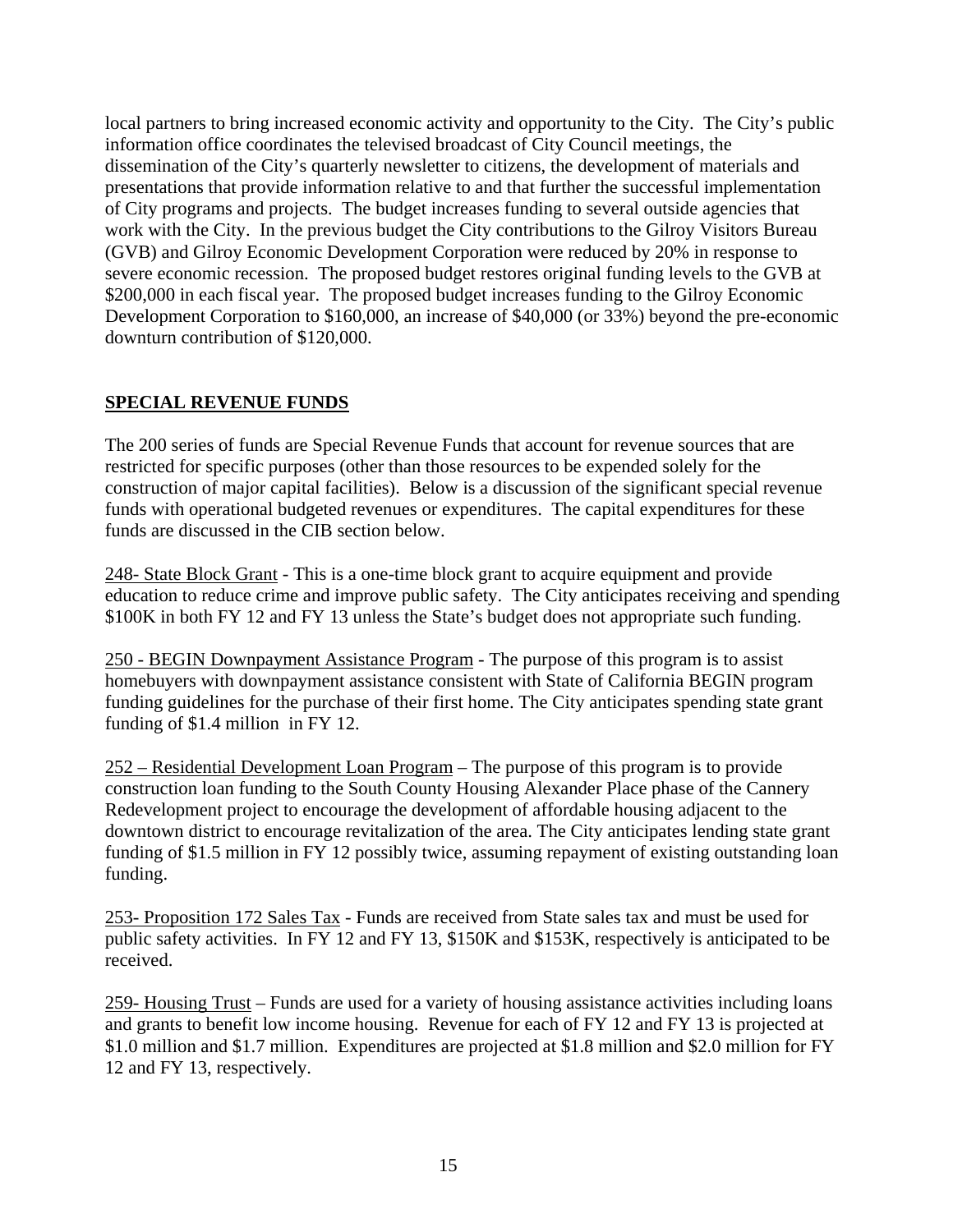265- Regional Auto Theft Task Force - State funds are disbursed to the County. The County then disburses the funds to the City (\$65K in FY 12 and FY 13). These funds contribution to a portion of a Gilroy police officer's salary assigned to the Countywide Auto Theft Task Force.

290- Recreation – This fund tracks the activities of the Recreation Department. In FY 12 and FY 13, the City projects a subsidy from the general fund of \$1.7 million and \$1.8 million, respectively.

# **CAPITAL FUNDS**

The 400 series are capital funds and are discussed below in the CIB section.

# **DEBT SERVICE FUNDS**

The 500 series are debt service funds that account for resources accumulated for the payment of debt principal and interest (other than that for proprietary fund debt). The City has funds to track each of its assessment districts. The revenue source for these funds is property tax collections. The City also accounts for the debt service on its public facilities debt (lease revenue bonds and bond anticipation notes) in this series of funds.

# **INTERNAL SERVICE FUNDS**

The 600 series are Internal Service Funds and are a proprietary fund type to account for goods or services provided to other departments of the City where the intent of the City is that the costs of these goods or services are to be recovered through interdepartmental charges at the time that the goods are delivered or the services are rendered to those departments. Since resources are limited, very few purchases will be made over the next few years. Below is an overview of the internal service funds with operational expenditure.

600- Fleet Services - This internal service fund includes all the operations required to maintain the City's vehicles. The costs are recovered through an annual "user fee" which is charged to all departments/funds that have vehicle use. This fund also provides capital funding for replacement of all the City's vehicles on an "as needed" basis. Operational expenditures in this fund include salaries, support services, fuel and maintenance. Since resources are limited, expenditures continue to be reduced over the next few years.

620- Worker's Compensation - This internal service fund accounts for all expenses relating to worker's compensation (i.e., injury claims, insurance premiums, etc.). The costs are recovered through an annual "user fee" which is charged to all departments/funds that have employees.

630- Liability Insurance - This internal service fund accounts for all expenses relating to the City's general liability insurance. The costs are recovered through an annual "user fee" which is charged to all departments and funds.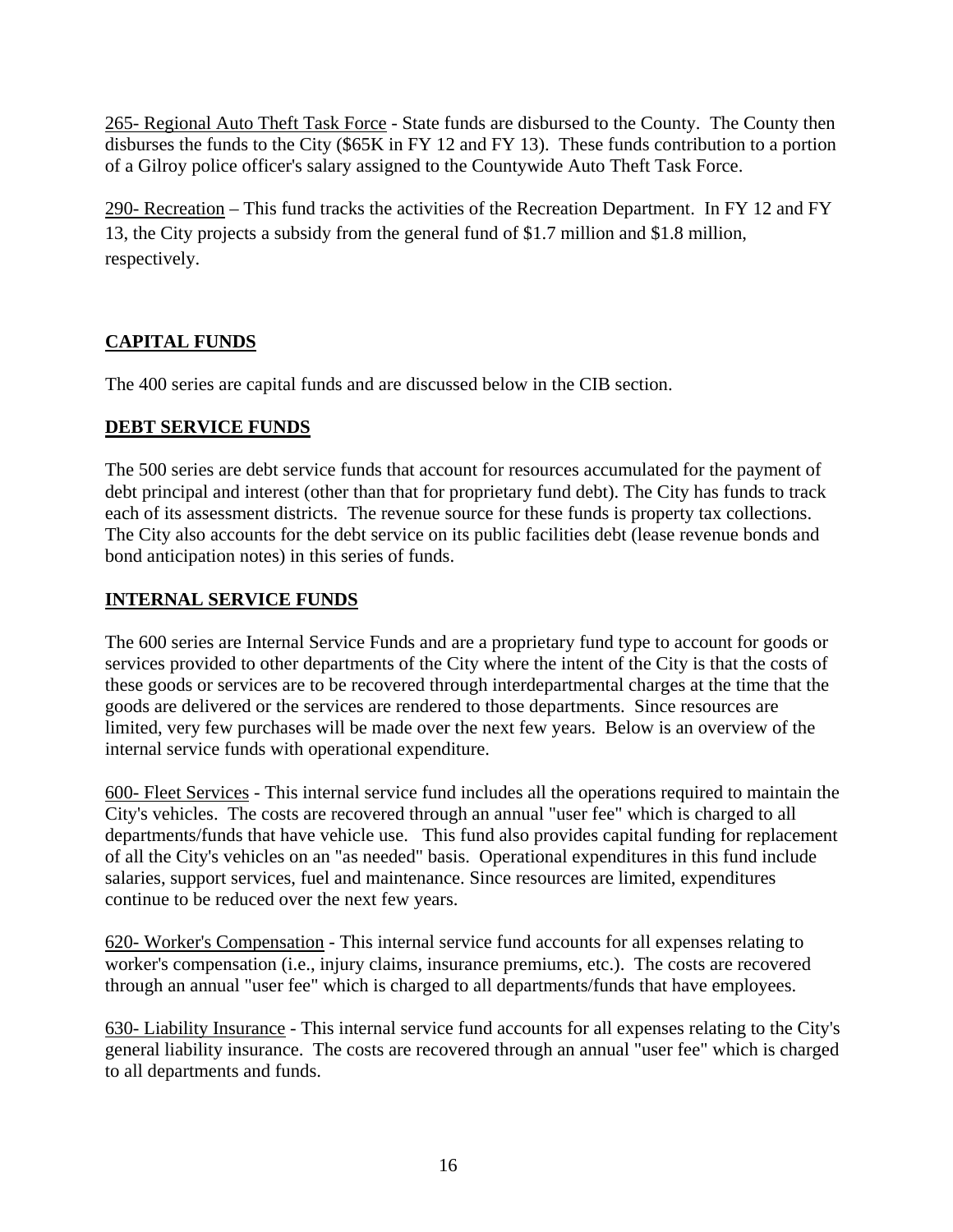651- Facility Services - This internal service fund accounts for all expenses relating to the operation and maintenance of City facilities. The costs are recovered through an annual "user fee" which is charged to all departments/funds that have facilities.

690- Information Technology - This internal service fund accounts for all expenses relating to computer hardware, software, maintenance, capital purchasing, and other service charges. The costs are recovered through an annual "user fee" which is charged to all departments/funds that have computer equipment. Since resources are limited, purchases will continue to be minimal over the next few years.

# **ENTERPRISE FUNDS**

The 700 series are Enterprise Funds and are a proprietary fund type and account for operations where the intent of the City is that the costs of providing goods or services to the public are to be recovered primarily through user charges.

700- Sewer - This fund is a sewer enterprise fund which operates and maintains the sewer collection system and treatment infrastructure for the City. Sewer maintenance and operations covers the ongoing maintenance of the existing sewer collection system and treatment infrastructure for the ongoing collection and treatment of sewer from residences and businesses within the City. Monthly sewer use fees collected for maintenance and operations are used to maintain the sewer collection system and treatment infrastructure after it has been constructed and for its useful life. Additionally, these fees may be used to replace the existing sewer collection system and treatment infrastructure when it wears out. These fees are not used to install new sewer collection system and treatment infrastructure related to a brand new development or for an existing development that requires increased capacity because it expands its operations. In the case of new or expanded development the user pays a Sewer Impact Fee equal in the amount necessary to accommodate its new or expanded use. Sewer Impact Fees are collected in a completely different fund, Fund 435, and cannot be used to fund ongoing sewer collection system and treatment infrastructure maintenance and operations.

The City's wastewater is treated at the South County Regional Wastewater Authority (SCRWA) facilities. The proposed budget for the SCRWA operations and capital improvement budget is provided to the City Council for review and approval.

The City completed Proposition 218 elections for a 5% increase in both water and sewer user fees effective January 2009. In the past and as projected in future years, these funds have certain years with surpluses and other years with deficits. The goal has been to smooth out the volatility in these funds for the benefit of residents. The City is currently undertaking water and sewer user rate studies as part of its sewer treatment plant expansion. The budgeted sewer enterprise user fees assume a 5% increase effective January 1, 2012.

720- Water - This fund is a water enterprise fund which operates and maintains the water treatment, storage and delivery system infrastructure for the City. Water maintenance and operations covers the ongoing maintenance of the existing water treatment, storage and delivery system infrastructure for the ongoing treatment, storage and delivery of water to residences and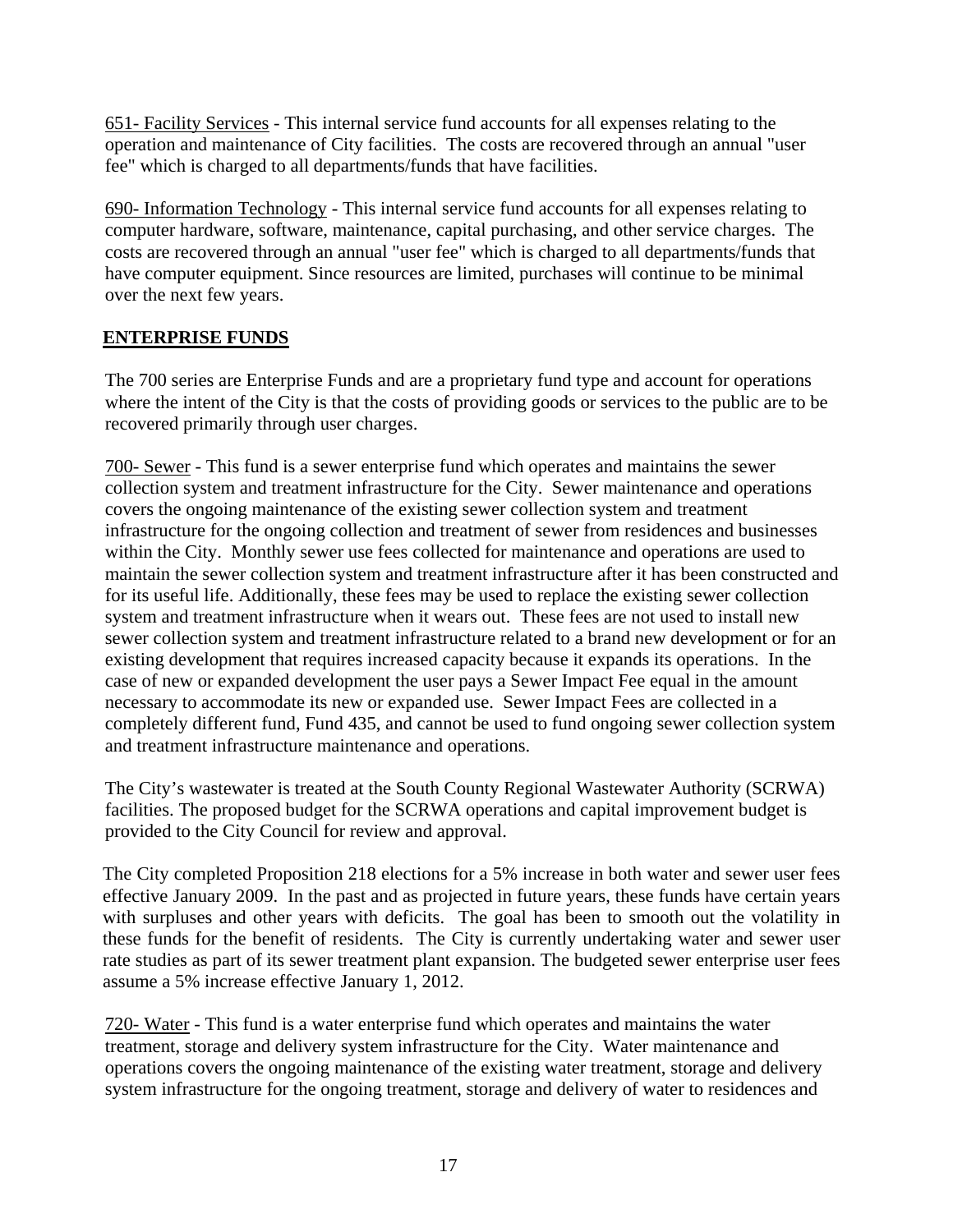businesses within the City. Monthly water use fees collected for maintenance and operations are used to maintain the water system after it has been constructed and for its useful life. Additionally, these fees may be used to replace the existing system infrastructure when it wears out. These fees are not used to install new water system infrastructure related to a brand new development or for an existing development that requires increased capacity because it expands its operations. In the case of new or expanded development the user pays a Water Impact Fee equal in the amount necessary to accommodate its new or expanded use. Water Impact Fees are collected in a completely different fund, Fund 436, and cannot be used to fund ongoing water system maintenance and operations.

The water fund is subject to volatility because it is driven by two key cost factors: (1) electricity costs and (2) Santa Clara Valley Water District's (SCVWD) groundwater management fee. To help control electricity costs, the Water Operations division has continued to work diligently over the last several years to take advantage of the lower electricity rates by only pumping during "off peak" hours. The result has been very positive with reduced power costs.

The City has seen less revenue than budgeted for water user fees, primarily due to conservation efforts and milder weather. Other contribution factors include the foreclosed real estate, the lack of household growth and the slight decline in commercial usage. The decrease in consumption is resulting in a decrease in operational expenditures. The budgeted water enterprise user fees assume a 5% increase effective January 1, 2012.

### **Capital Improvement Budget**

As discussed above, the downturn in the economy greatly impacted the City through a substantial decrease in revenues. In response, the City Council took action to protect the City's long-term financial security by significantly reducing capital projects because of a lack of revenue to support expenditures. Accordingly, expenditures in the proposed budget continue to be limited to necessary projects and those funded through grant proceeds that are available to the City from time to time. The capital budget provides a 6-year window of projects to be completed within the CIB horizon, although only the first two years are specifically addressed in this transmittal letter.

The financial health of the capital improvement funds have improved over the last few years as a result of the unanticipated development. Certain of the funds have deficit fund balances that are improving as development fee revenue rises.

### Fund 200 (Sidewalk Repair Reserve)

These funds are used for sidewalk repairs and the interest on the principal balance of the fund is used for the prioritized repairs.

#1, Sidewalk Curb and Gutter – 80/20 Program: This project will repair approximately 10,000 square feet of sidewalk, curb and gutter in each fiscal year by working with property owners to qualify them for participation in the City's 80/20 program.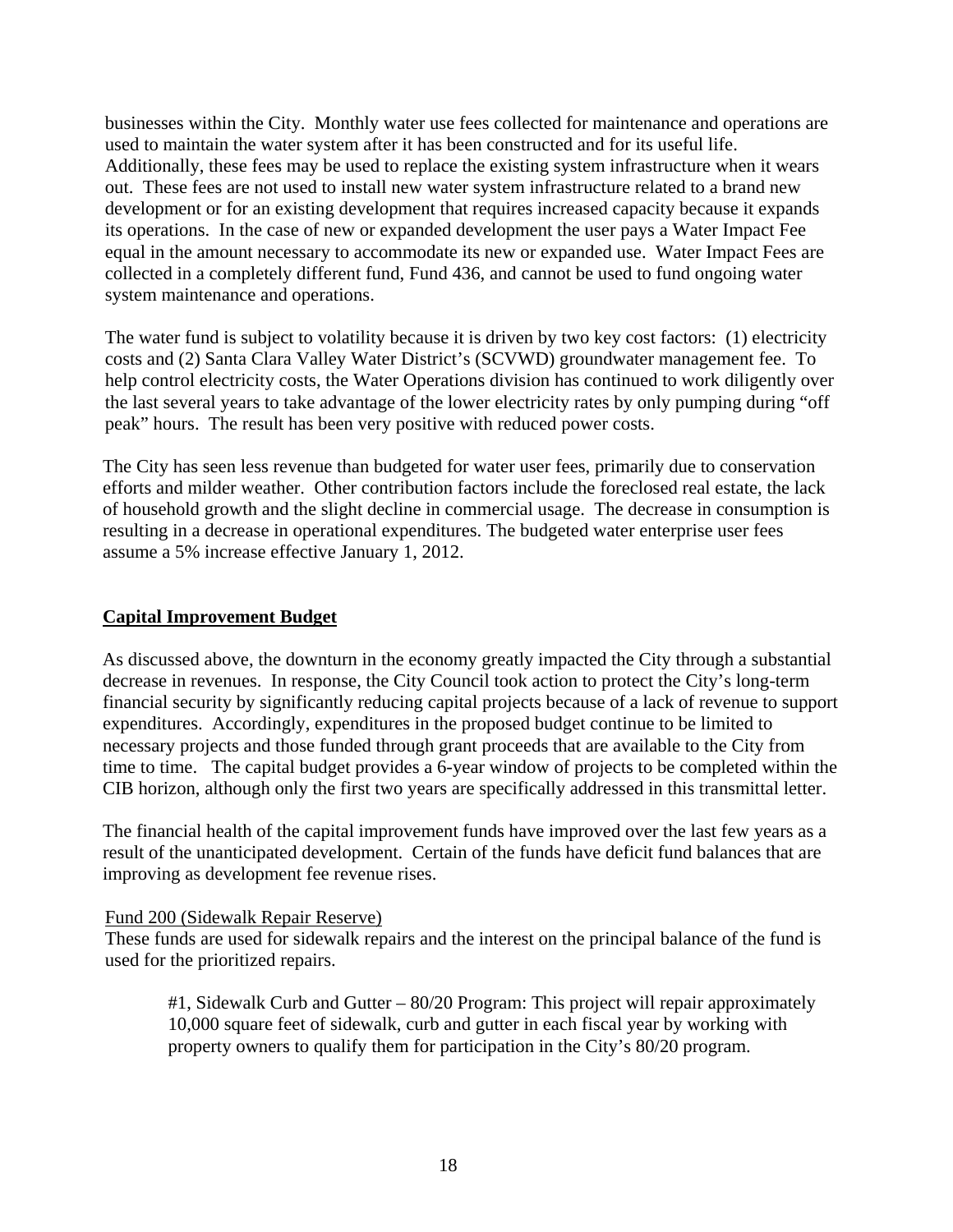$#2$ , West Side Chestnut between  $8<sup>th</sup>$  and  $9<sup>th</sup>$  Street: Install new curb, gutter and sidewalk in gap areas where sidewalk currently does not exist in order to facilitate pedestrian access.

#3, Santa Teresa Median Improvement: Extend the center median along the north side of Santa Teresa at First Street to enhance traffic safety and prevent unsafe turning movements.

#4, South Side  $9<sup>th</sup>$  Street East of Church Street: Install new curb, gutter and sidewalk in gap areas where sidewalk currently does not exist in order to facilitate pedestrian access.

#5, Old Gilroy and 8<sup>th</sup> Street Near East Street: Install new curb, gutter and sidewalk in gap areas where sidewalk currently does not exist in order to facilitate pedestrian access.

#6, North Side 9<sup>th</sup> Street West of Eigleberry Street: Install new curb, gutter and sidewalk in gap areas where sidewalk currently does not exist in order to facilitate pedestrian access.

### Fund 201 (Library Reserve Fund)

This fund contains the balance of monies from an extinguished library bond of 1969.

#s 11-13, Furniture, Fixture and Equipment: This fund will be used for a portion of the cost of the furniture, fixture and equipment for the Gilroy Community Library as directed by the City Council in early 2011.

### Fund 218 – Federal Energy Stimulus Grant

These federal stimulus funds come from the Federal government for traffic synchronization and community wide climate action plan.

#s 14-15, Traffic Signal Synchronization: This project will synchronize the traffic signals along Santa Teresa,  $10<sup>th</sup>$  Street and Camino Arroyo for the purpose of reducing vehicle idle times and thereby reducing emissions and lowering greenhouse gasses.

### Fund 220 (Pavement Management)

These funds come from County Measure A and Transportation Equity Act (TEA-21) funding and are used to repair and/or rebuild various roads in Gilroy.

#s 16-17, Pavement Management for Wren and Church Street Repaving (VTA Grant and Prop 42): Using grant funding from Proposition 42 and the Valley Transportation Authority this project will conduct a complete street section overlay along Wren Avenue between Uvas Park Drive and Mantelli and Church Street from Welburn to Farrell.

#18, Pavement Management for Portion of  $6<sup>th</sup>$  and  $10<sup>th</sup>$  Streets: This project involves the resurfacing of a portion of Sixth Street between Wren and Miller Avenues. It also includes the resurfacing of Tenth Street between Uvas Park Drive and Princevalle Street. Maintenance of these streets will provide for their continued functioning in the capacity of arterial ( $10^{th}$  Street) and collector ( $6^{th}$  Street).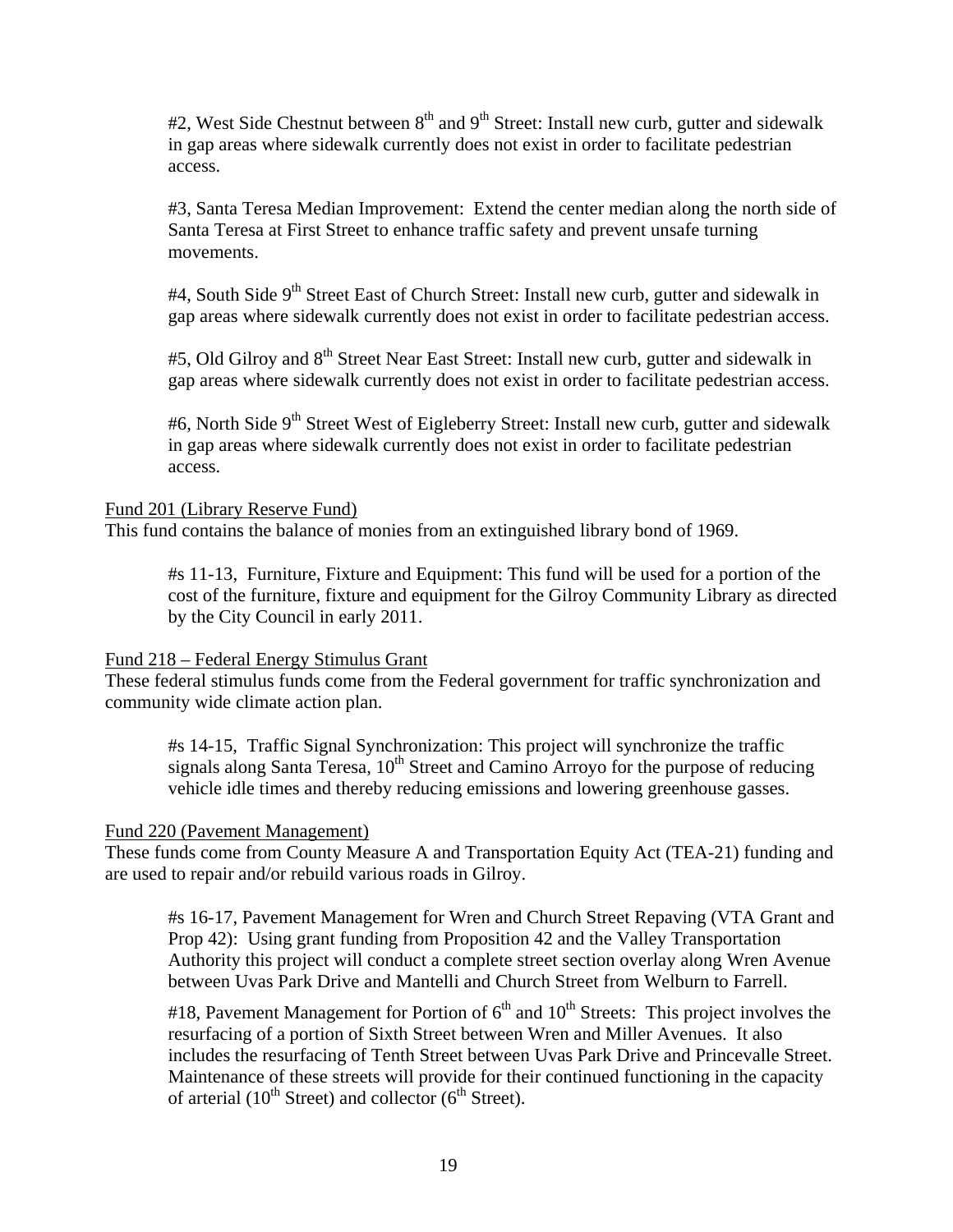### Fund 245 (Police Special Grants)

This fund is used to account for miscellaneous one-time grants for the Police Department.

#s 19-21, Police Vest Grants: This items represents the purchase of safety vests.

### Funds 254 (Community Development Block Grant), 264 (Federal Stimulus Community Development Block Grant) & 400 (Capital Projects)

The 254 and 264 funds originate with Federal grants, while series 400 funds are intended for major capital projects (other than those financed by proprietary funds) and originate with interest proceeds.

#s 22, 23, 25, 27, San Ysidro Park Improvements: This project will enhance facilities and upgrade the Recreation/Interim Youth Center building at San Ysidro Park. ADA accessibility will also be provided to the existing building, restrooms, and picnic tables. The proposed improvements will enhance the park's usefulness and outreach.

### Fund 259 (Housing Trust Fund)

Housing Trust Fund: These monies are used for a variety of housing assistance activities, including loans and grants to benefit low income housing. The Housing Trust Fund is refreshed by proceeds from equity shares, loan repayments, fees and interest payments related to BMR properties.

#24, Below Market Rate Units (3): This item is provided to allow for the purchase and/or renovation of approximately three Below-Market-Rate (BMR) residential units in Fiscal Years 2012 and 2013, in order to maintain their "affordable" status. The purchase of existing affordable units will ensure that housing units that receive public monies or regulatory incentives to create affordability will retain their affordability in the long-term through resale, or rent/income restrictions.

### Fund 290 (Recreation Fund)

The 290 funds originate with revenue collected through fees charged for participants of the programs and activities of the Recreation Department. City contributions and program revenues offset the expenses incurred in the operation of these programs.

#26, Lifeguard Chairs: This item includes the replacement of three lifeguard chairs that have exceeded their useful lives at Gilroy High School and South Valley Middle School.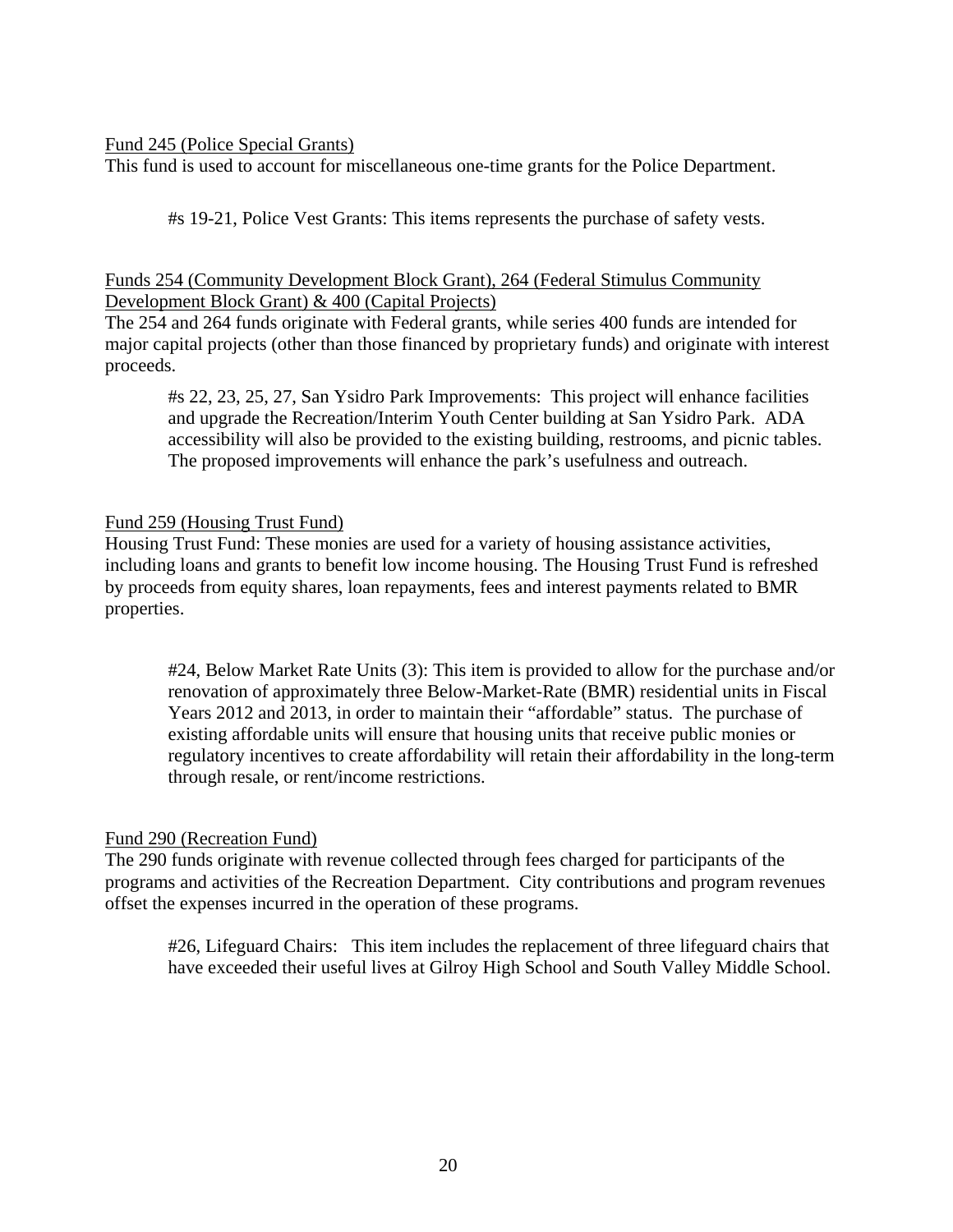Fund 400 (Capital Projects Fund)

Revenue to the fund is from interest income and transfers from the general fund.

#28, Sidewalk Curb &Gutter 80/20 Program: In addition to Fund 200 funding, this project will repair approximately 10,000 square feet of sidewalk, curb and gutter by working with property owners to qualify them for participation in the city's 80/20 program each fiscal year.

### Fund 415 (Gilroy Community Library)

The purpose of this fund is to finance the acquisition, construction and improvement of facilities to be used as a public library within the City of Gilroy. Funding was provided by issuance of general obligation bonds.

#s 30-41, Gilroy Community Library: This project includes construction, construction management, permits, fees, utilities, architecture, engineering, testing and inspection, relocation, land acquisition, move-in and offsite parking lot improvements.

#### Fund 433 (Traffic Impact Fund)

The Traffic Impact Fund (TIF) is intended to finance the construction of streets, bridges, interchanges and traffic signals.

#42, TDA City Handicap Ramps: This project continues the city's long-term commitment to the city-wide installation of ADA assessable ramps at sidewalk corners where they do not presently exist.

### Funds 435 (Sewer Development) and Fund 700 (Sewer Enterprise Fund) Fund 435 is used for the construction of sewer collection and conveyance systems and Fund 700 is an enterprise fund which operates and maintains the sewer collection system.

#s 52, 315, Sewer Main Trunk: This project consists of the construction of a new 42 inch sewer trunk main which will replace an existing 33 inch trunk main installed in 1960 from Holloway Road to the South County Regional Wastewater Authority Treatment Plant and the extension of a 33 inch trunk main under Highway 152 at Camino Arroyo. This project will both replace aging existing facilities as well as install new, increased capacity.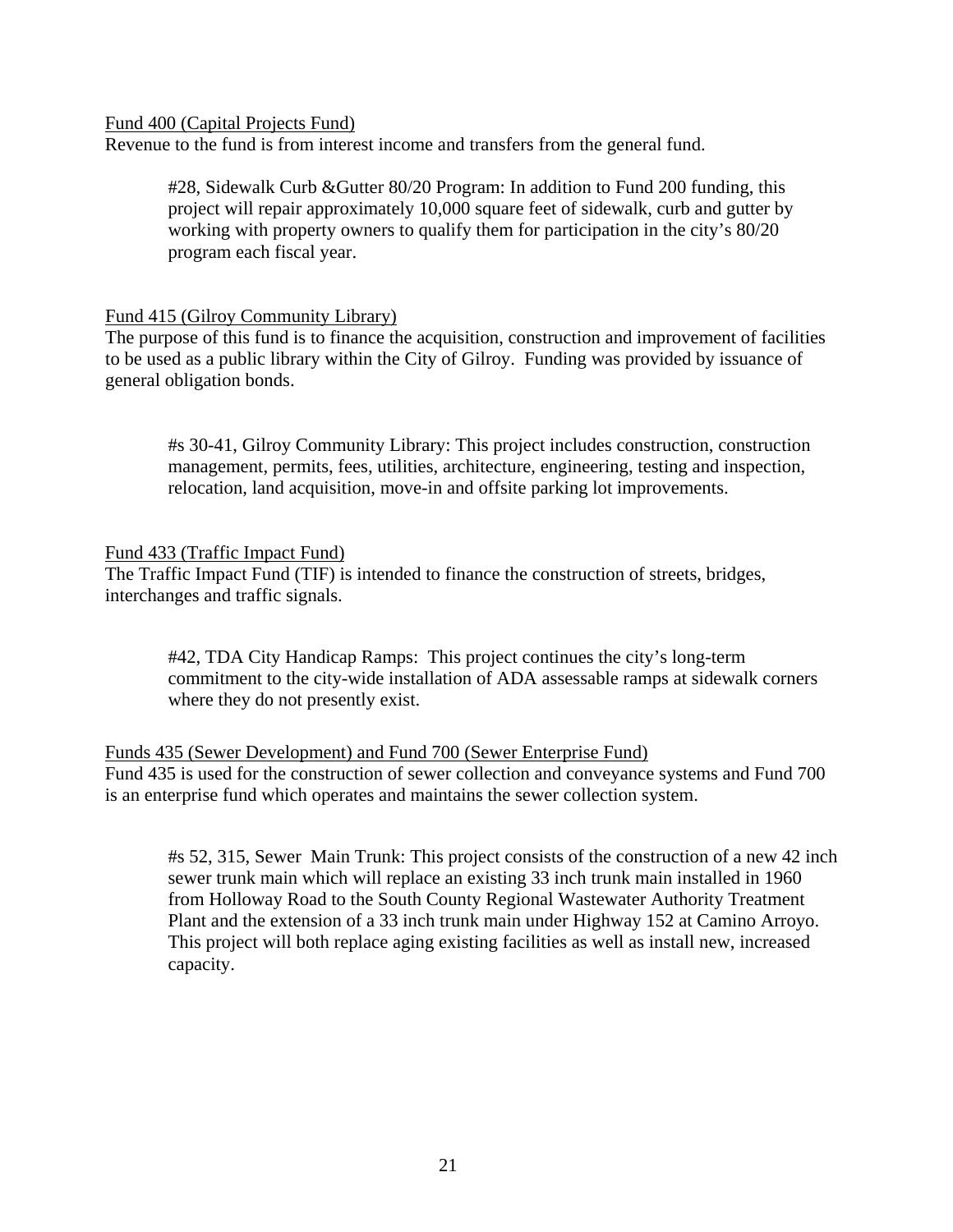Fund 440 (Public Facilities Impact Fund)

The Public Facilities Impact Fee supplies this fund in order to finance improvements to Parks, Police, Fire, City Facilities and the Library.

#54, VTA BEP Trails Grant Project: This project involves the construction of multi-use trails for bicycles and pedestrians along stretches of Lions Creek and the western Ronan Channel. The improvements to Lions Creed extend from Christopher High School to Kern Avenue. The improvements to Ronan Channel extend from Leavesley Road adjacent to Highway 101 to Llagas Creek east of Highway 152.

#55, Downtown Plaza/Paseo/Pocket Park: The proposed funds will be used to identify and purchase a location for a downtown Plaza/Paseo/Pocket Park.

#56, Vehicle Emissions Reduction Based at Schools (VERB) Grant: This project consists of improvements in the vicinity of schools in order to encourage the use of safe pedestrian routes as an alternative to vehicle usage. It includes improved signage, highvisibility crossings, bike lane striping and removing gaps in sidewalk networks. These improvements will encourage bicycle riding to school, correct deficiencies in existing sidewalks and provide increased safety to bike lanes and street crossings.

#57, GUSD State Route to Schools Outreach: The city obtains these grant funds for use by the Gilroy Unified School District (GUSD) to encourage parental traffic safety in school zones during vehicle access times to local schools.

#58, Uvas Creek Trail: Using grant funding from the state of California this project involves improvements to the Uvas Creek trail from Christmas Hill Ranch site, alongside Solorsano Middle School and ultimately connects to the Santa Teresa Expressway at the Uvas Creek bridge completing significant portions of the City's trails master plan. The federal wildlife agencies have indicated that this project requires specialized permitting through those agencies which may hinder project completion timelines and grant funding availability.

#59, Lion Creek Trail – Wren to Ferrell: Using grant funding from the state of California this project involves improvements to the Lions Creek trail from Wren Street to Farrell Avenue connecting Del Bono School with several adjacent neighborhoods and completing significant sections of the City's trails master plan.

#60, Lions Creek Safe Route to Schools Trail – Kern to Wren: Using grant funding from the state of California this project involves improvements to the Lions Creek trail system extending those improvements described in the project description immediately above to Kern Avenue (Wren to Kern) and completing another significant section of the city's trails master plan.

#s 61-62, Police Department New Boiler Room Floor and Deck and Wall Leak Repair: This project completes improvements to the police department boiler room floor and deck to correct construction deficiencies and to apply a sealant to the wall of the garage to prevent water intrusion during significant rain events.

#63, Gilroy Arts Center Property Demolition: This project will demolish two unreinforced masonry (URM) buildings and a dilapidated wood constructed building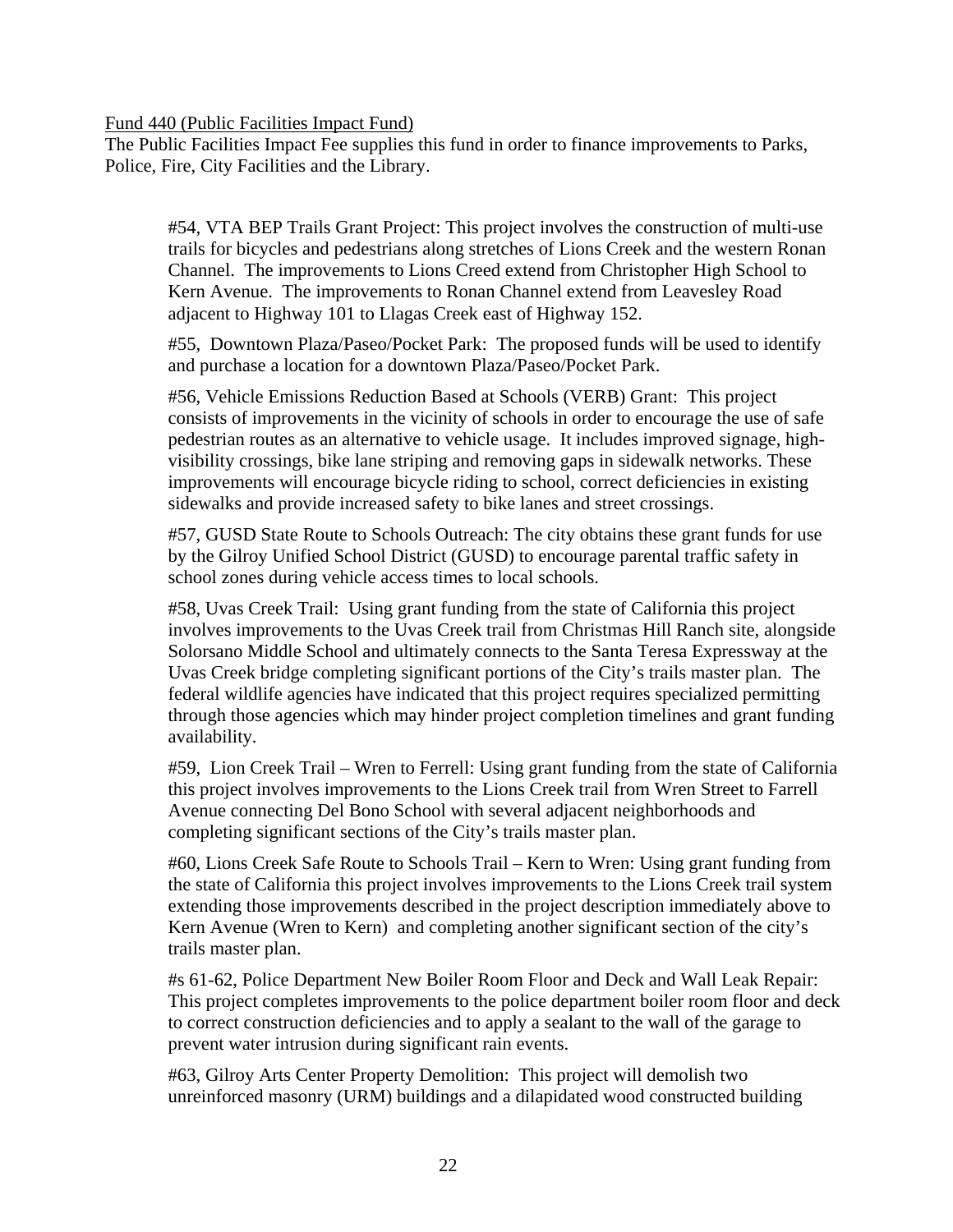between the two URM buildings as part of site preparation for the new Center for the Arts as well as for public safety in removing these dangerous buildings. The existing temporary Center for the Arts (former Salvation Army building) will remain.

#64, Aquatics Center Equipment: This item provides picnic tables, shade structures, bilingual signage and other miscellaneous equipment for the aquatic center, a joint use facility currently under construction at Christopher High School. The City will administer the Activity Center consisting of a shallow pool, water slides and play structure, while the GUSD will operate the competitive pool.

#65, Forest Street Property Demolition: This item includes the demolition of an existing dwelling on a foreclosed property purchased by the City at 271 Old Gilroy Street. This property will be incorporated into the adjacent Forest Street Park. The demolition of the existing structure will enable the City to incorporate the newly acquired property into Forest Street Park, expanding the park area and allowing for a broader range of recreational uses.

### Funds 600, 605, 651 and 690 (Fleet, Equipment Outlay and Information Technology (IT) Funds)

#s 66-309, These CIB items are for the purchase of internal service fund capital, including fleet, equipment, and IT purchases for safety and non-safety operations.

### Fund 700 (Sewer Enterprise Fund)

#s 311-314, Miscellaneous Equipment: This project will purchase office furniture and portable generator needed for ongoing maintenance and operation of the wastewater collection system.

#### Fund 720 (Water Enterprise Fund)

Fund 720 is an enterprise fund which operates and maintains the water production and distribution system.

#s 316-329, Miscellaneous Equipment: This project will purchase a tapping machine, fire hydrant meters, office furniture, pipe locater, pipe threader, bench meter tester and chlorinators, for ongoing maintenance and operation of the water distribution system.

#333, Meters: This project was approved by the City Council in 2011 and consists of the ongoing installation of radio read water service meters to replace manual read meters.